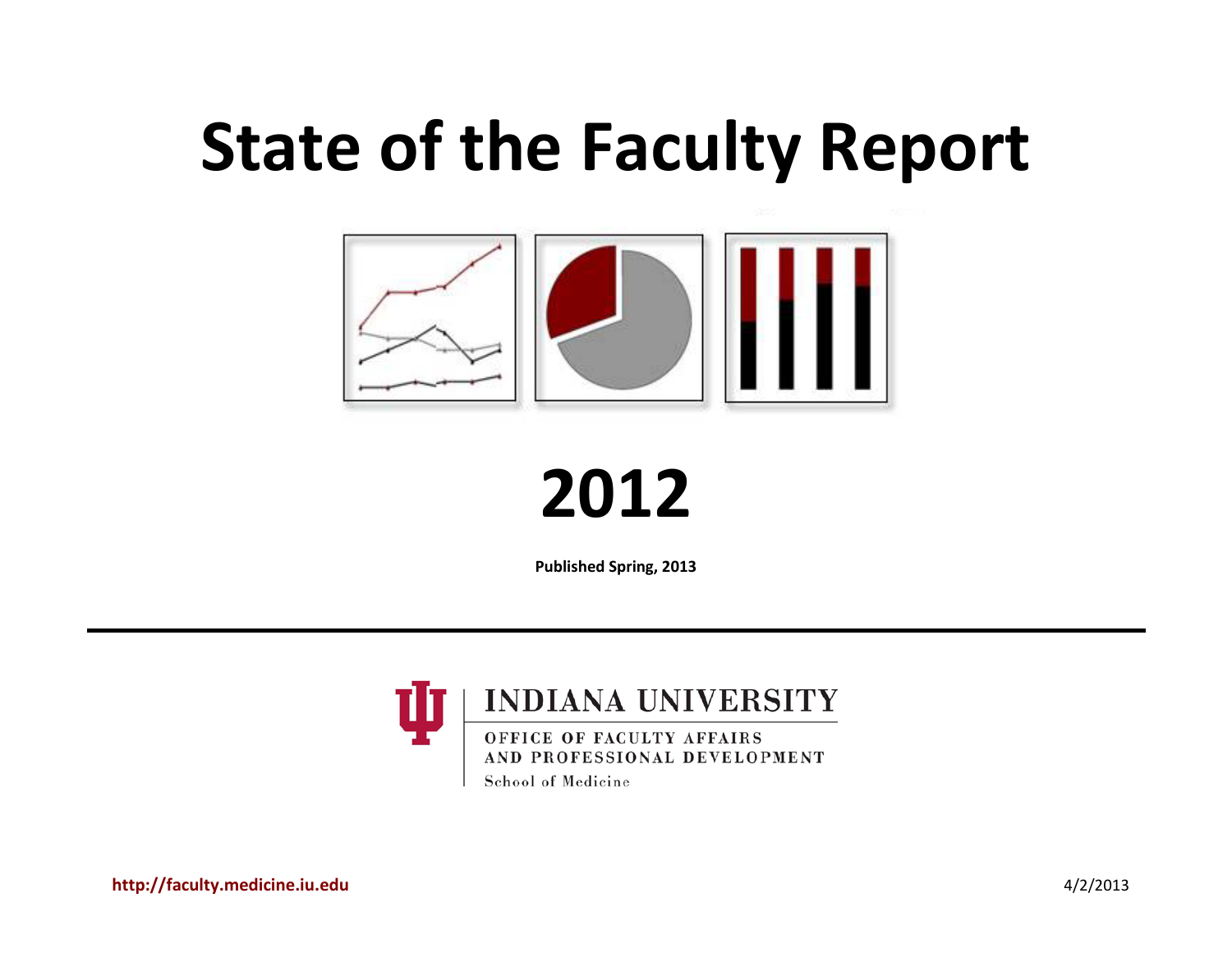# **TABLE OF CONTENTS**

| Total full-time faculty by basic science, clinical, and other departments  4 |
|------------------------------------------------------------------------------|
| Total basic science department full-time faculty by rank 5                   |
|                                                                              |
|                                                                              |
|                                                                              |
|                                                                              |
|                                                                              |
|                                                                              |
|                                                                              |
|                                                                              |
|                                                                              |
|                                                                              |
|                                                                              |
|                                                                              |
| Deans, chairs, and regional campus directors by gender  10                   |
| Deans, chairs, and regional campus directors by race/ethnicity  10           |
|                                                                              |
|                                                                              |
| Full-time faculty by gender and department/regional center  13               |
|                                                                              |
|                                                                              |
|                                                                              |
|                                                                              |
|                                                                              |
| Total full-time faculty growth by gender over time  19                       |
|                                                                              |
|                                                                              |
|                                                                              |
|                                                                              |
|                                                                              |
|                                                                              |
|                                                                              |

| Attrition of full-time faculty by department (Excludes affiliates) 32  |  |
|------------------------------------------------------------------------|--|
| Attrition of full-time faculty by type of department33                 |  |
| Attrition of full-time faculty, basic science departments34            |  |
|                                                                        |  |
| Attrition of full-time faculty, clinical departments (continued) 36    |  |
| Attrition of full-time faculty, clinical departments (continued) 37    |  |
|                                                                        |  |
|                                                                        |  |
|                                                                        |  |
| Promotion and tenure rates by gender over time: Tenure track 41        |  |
|                                                                        |  |
| Promotion rates by gender over time: To full professor, tenure track43 |  |
| Promotion rates by gender over time: Clinical track 44                 |  |
| Promotion rates by gender over time: Research/scientist track45        |  |
|                                                                        |  |
| Tenure extension requests aggregated over time since 199247            |  |
| By gender<br>47                                                        |  |
| By race/ethnicity<br>47                                                |  |
| By rationale<br>47                                                     |  |
| Tenure extension requests aggregated over time since 199248            |  |
|                                                                        |  |
|                                                                        |  |
|                                                                        |  |
|                                                                        |  |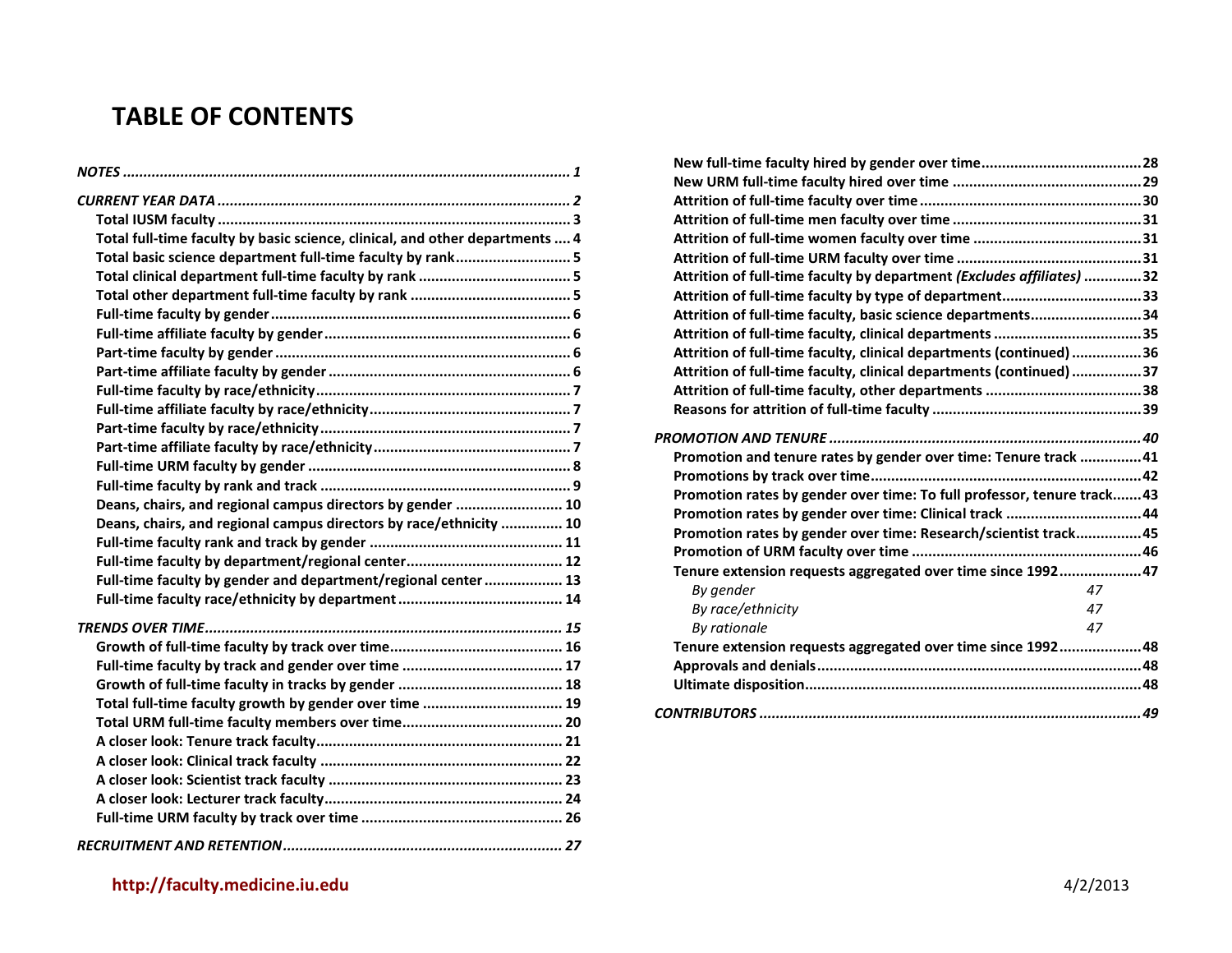# **Notes**

- <span id="page-2-0"></span>• Data for this report was gathered by IUSM Academic Administration on August 1, 2012 and are accurate as of that date.
- Prior to 2008–09, faculty in the dean's office were grouped under "Dean-Med." Starting with 2008–09, faculty in the dean's office are grouped with their department appointment.
- The designation "affiliate" is used to identify faculty who are not 100% FTE in IU's budget and are employed by other affiliated institutions such as the Eskenazi Health (Wishard), VA, IUHP, and other institutions. "Affiliate" is used only for identification of these individuals in internal databases and is not part of their published title.
- Departments are categorized as "basic science," "clinical," and "other departments." Included in "other departments" are the Ruth Lilly Medical Library (formerly Knowledge Informatics & Translation), Laboratory Animal Resource Center (LARC), Regional Centers (where not listed), Medical Sciences Program, and the Department of Public Health (now a school).
- "URM" is an abbreviation for underrepresented minority. In medicine, this includes Black/African American, Hispanic/Latino(a), Native American, and Pacific Islander.
- When n = 2,068, this includes all faculty: Academic appointees and affiliate faculty, both full-time and part-time.
- When n = 1,912, this includes only full-time academic appointees and affiliate faculty (and excludes part-time faculty)
- When n = 1,475, this includes only full-time academic appointees (and excludes affiliate faculty and part-time faculty).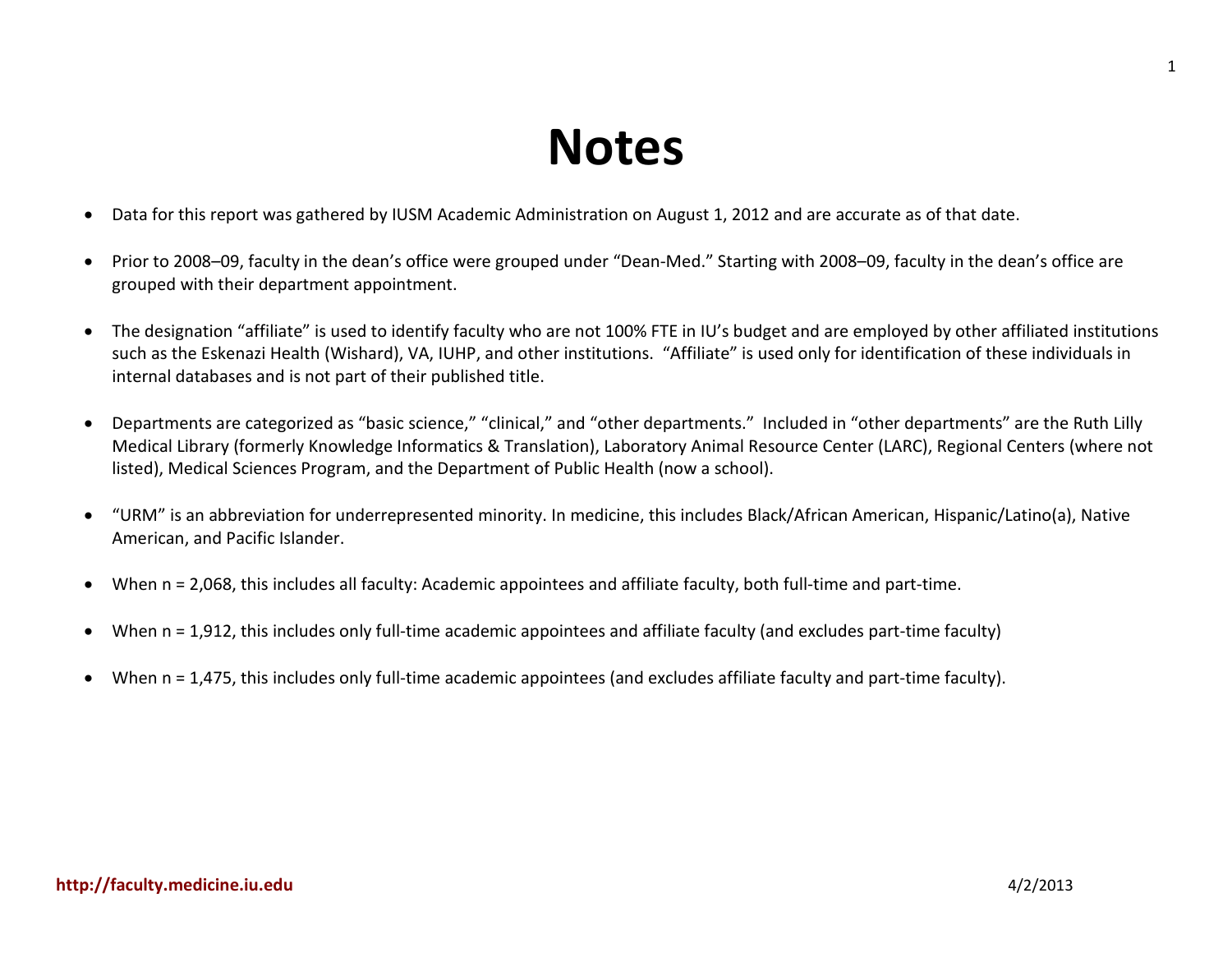**IUSM State of the Faculty Report**

# <span id="page-3-0"></span>**Current Year Data**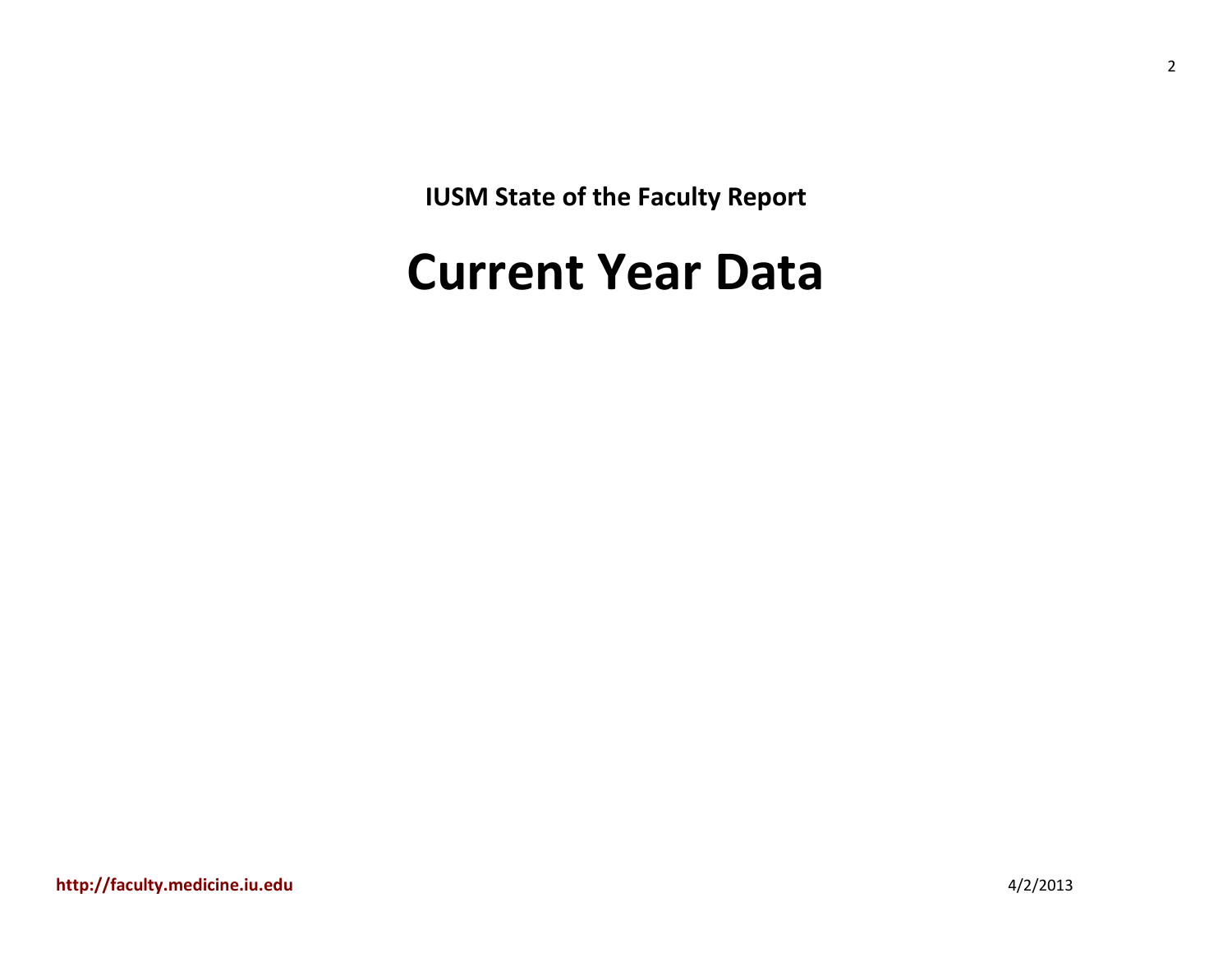# **Total IUSM faculty**

*n=2,068*

<span id="page-4-0"></span>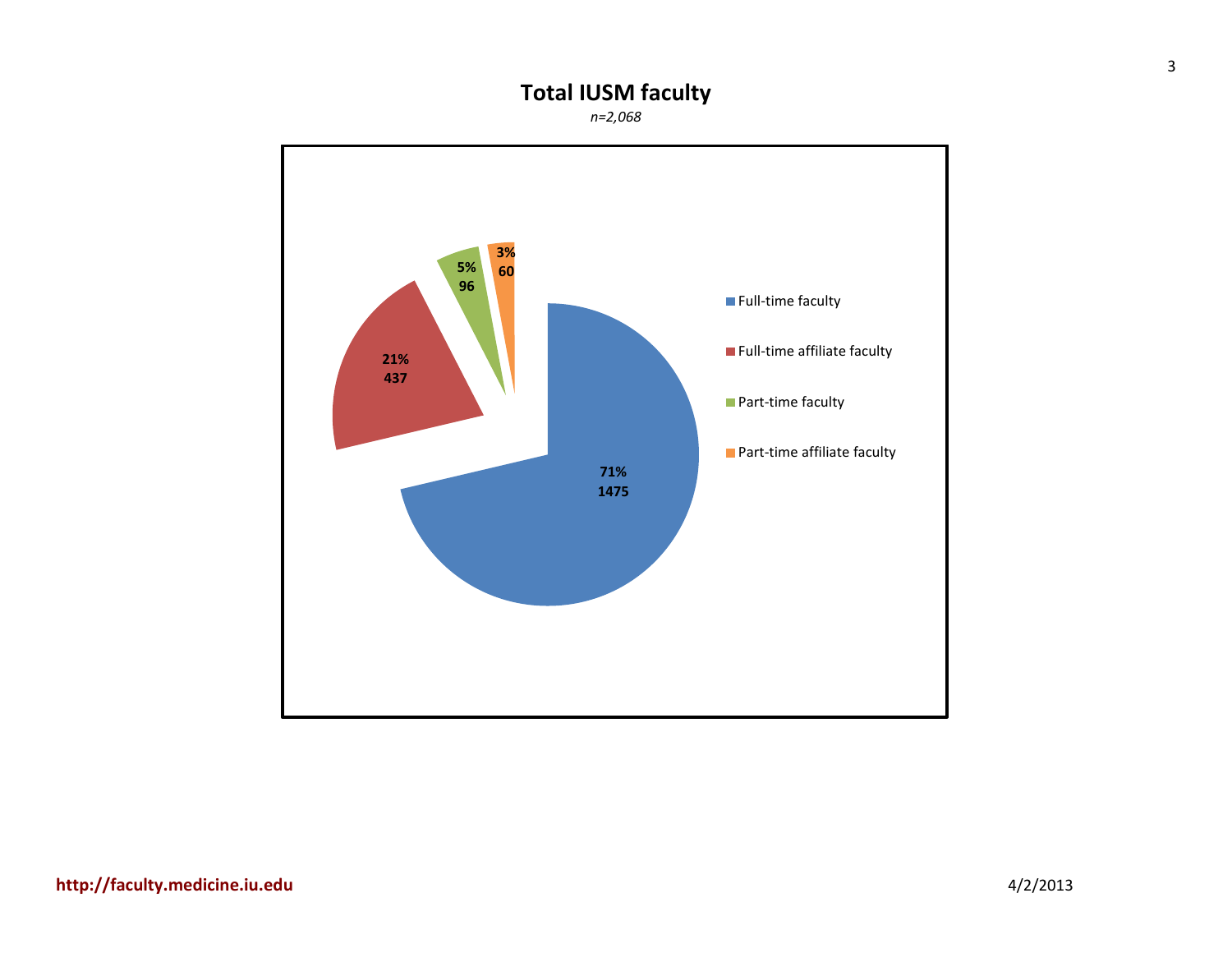# <span id="page-5-0"></span>**Total full-time faculty by basic science, clinical, and other departments**



*n=1,912 (includes affiliate faculty, excludes part-time)*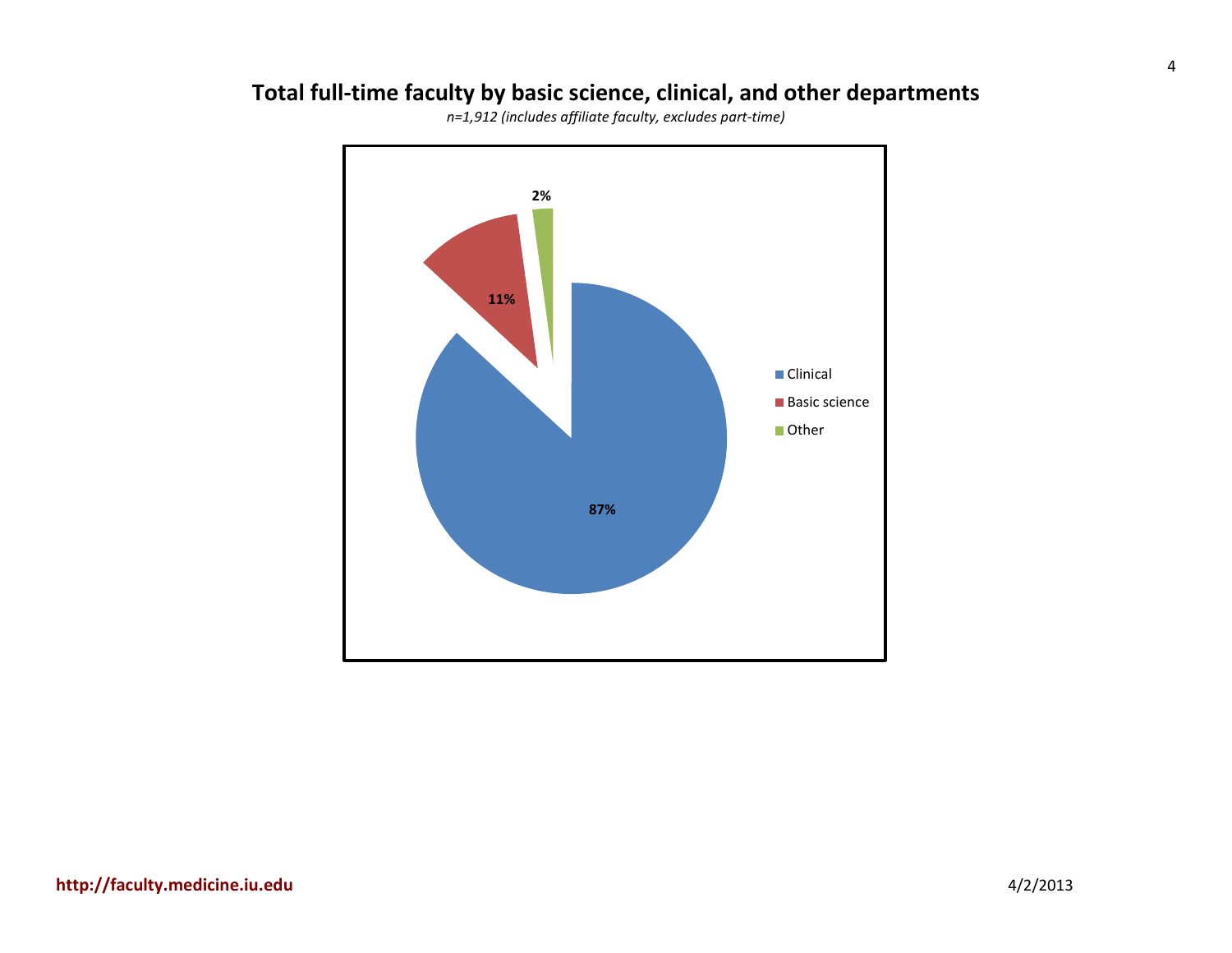### <span id="page-6-0"></span>**Total basic science department full-time faculty by rank**

*n=211 (includes affiliate faculty, excludes part-time)*

<span id="page-6-2"></span>

### **Total clinical department full-time faculty by rank**

<span id="page-6-1"></span>*n=1,660 (includes affiliate faculty, excludes part-time)*



#### **Total other department full-time faculty by rank**

*n=41 (includes affiliate faculty, excludes part-time)*

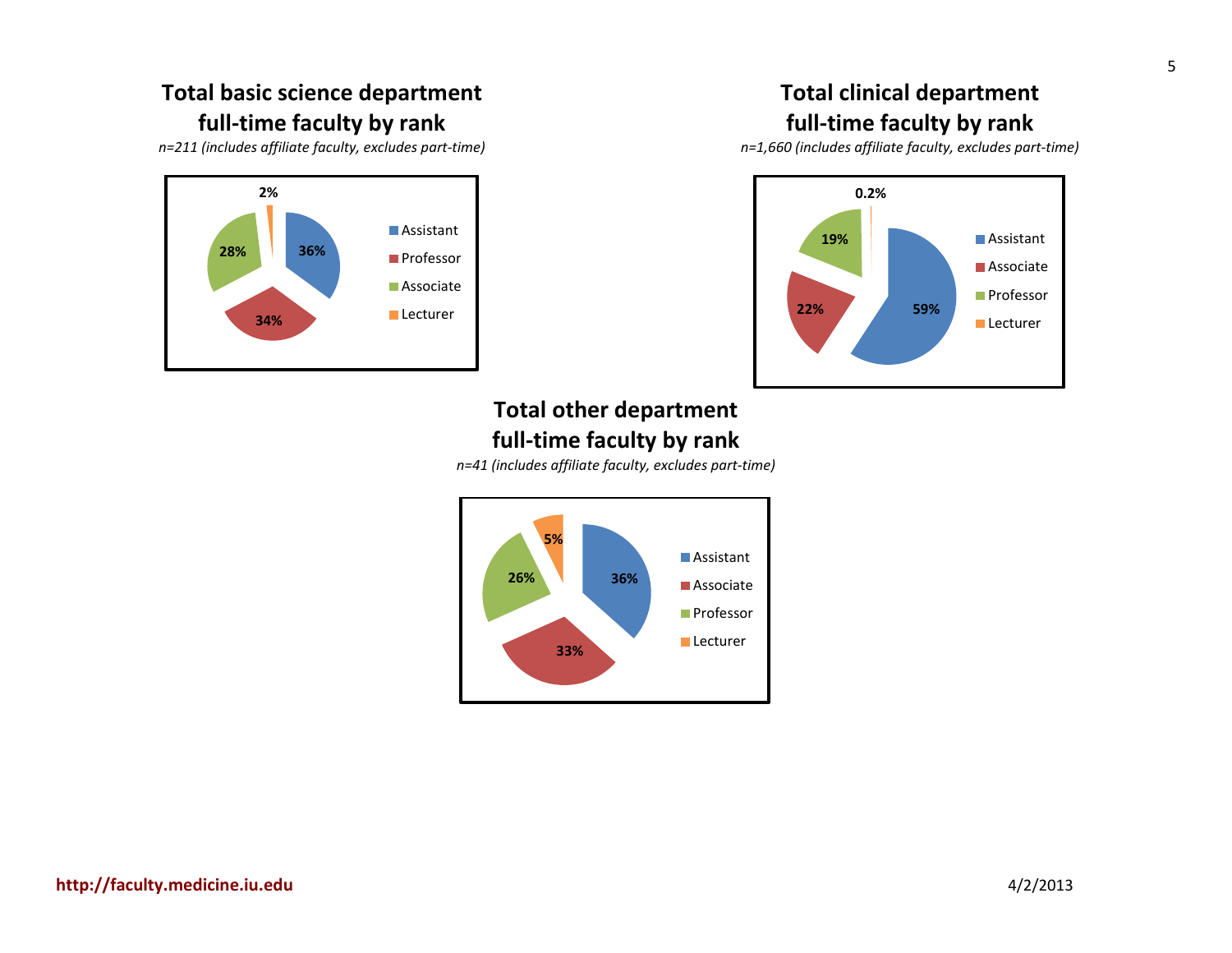#### **Full-time faculty by gender**

<span id="page-7-0"></span>*n=1,475 (excludes affiliate and part-time faculty)*



**Part-time faculty by gender** *n=96 (excludes affiliates)*

<span id="page-7-2"></span>

#### <span id="page-7-1"></span>**Full-time affiliate faculty by gender**

*n=437*



<span id="page-7-3"></span>**Part-time affiliate faculty by gender** *n=60*

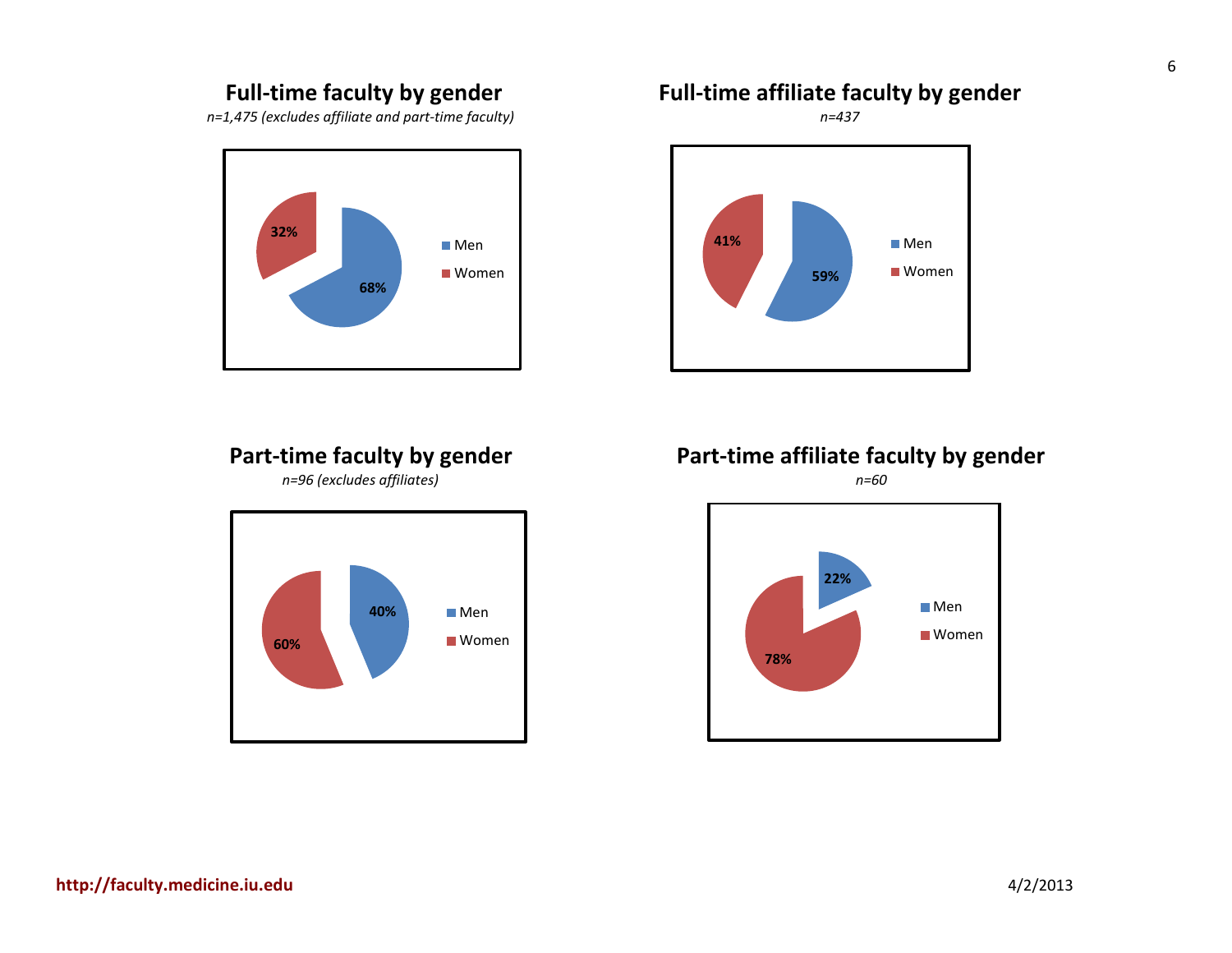#### **Full-time faculty by race/ethnicity**

*n=1,475 (excludes affiliate and part-time faculty)*

<span id="page-8-0"></span>

# <span id="page-8-2"></span>**Part-time faculty by race/ethnicity**

*n=96 (excludes affiliates)*



# <span id="page-8-1"></span>**Full-time affiliate faculty by race/ethnicity**

*n=437*



#### <span id="page-8-3"></span>**Part-time affiliate faculty by race/ethnicity** *n=60*

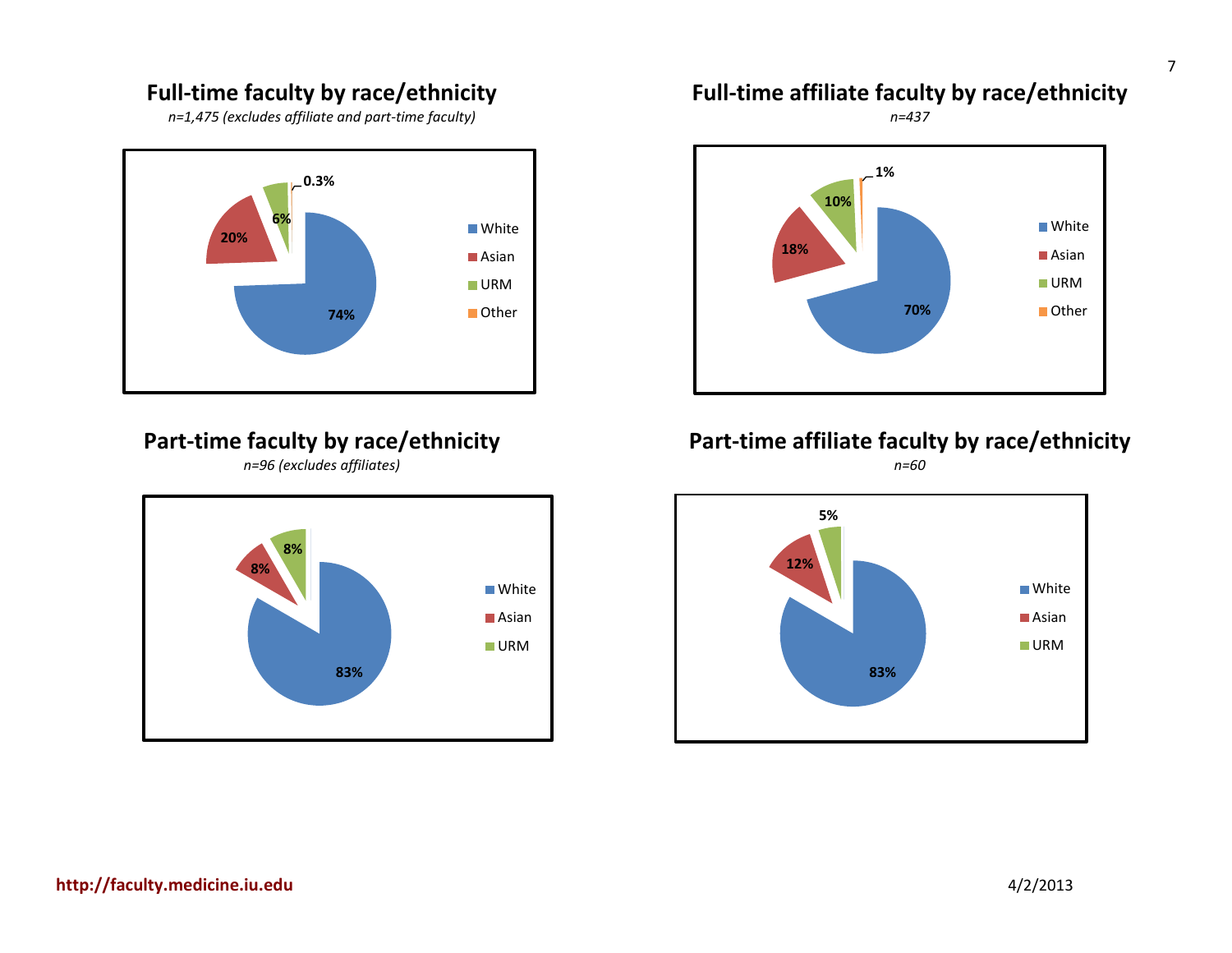# **Full-time URM faculty by gender**

*n=84 (excludes affiliates and part-time faculty)*

<span id="page-9-0"></span>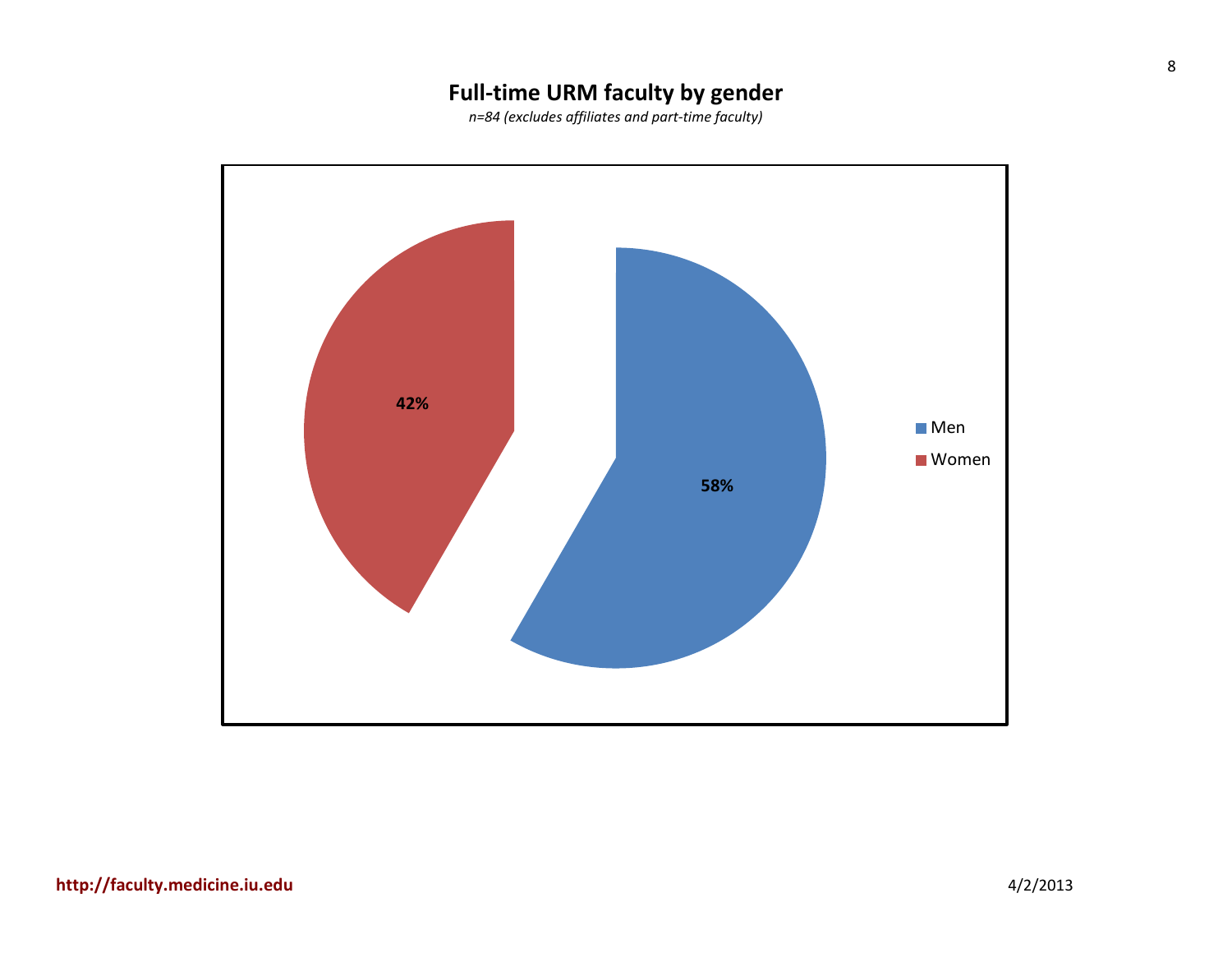#### **Full-time faculty by rank and track**

*n=1,475 (excludes affiliates)\**

<span id="page-10-0"></span>

\*Each page from this point forward excludes affiliate and part-time faculty unless otherwise specified.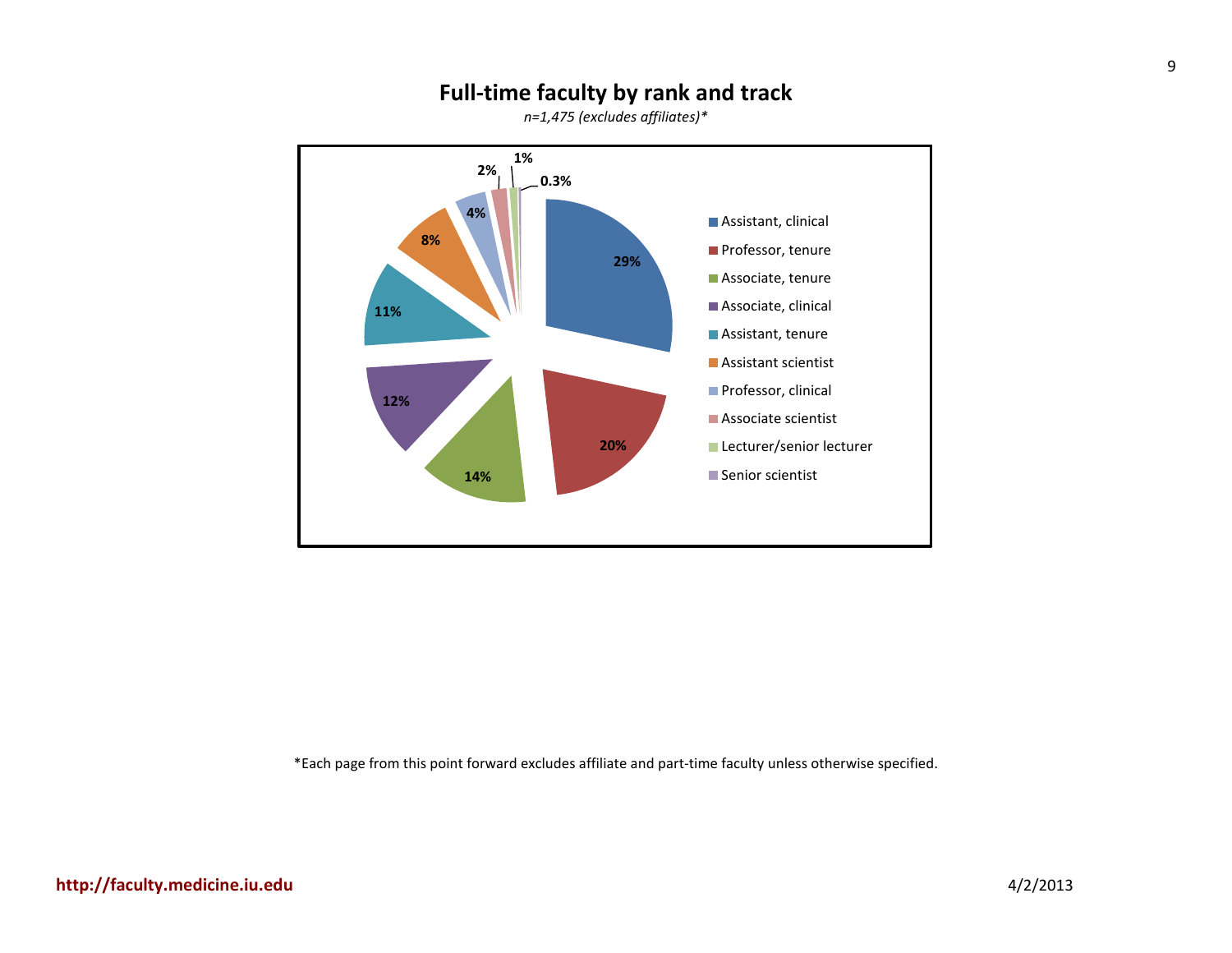#### <span id="page-11-0"></span>**Deans, chairs, and regional campus directors by gender**

*n=75 (includes assistant, associate, and executive associate deans)*



#### <span id="page-11-1"></span>**Deans, chairs, and regional campus directors by race/ethnicity**

*n=75 (includes assistant, associate, and executive associate deans)*

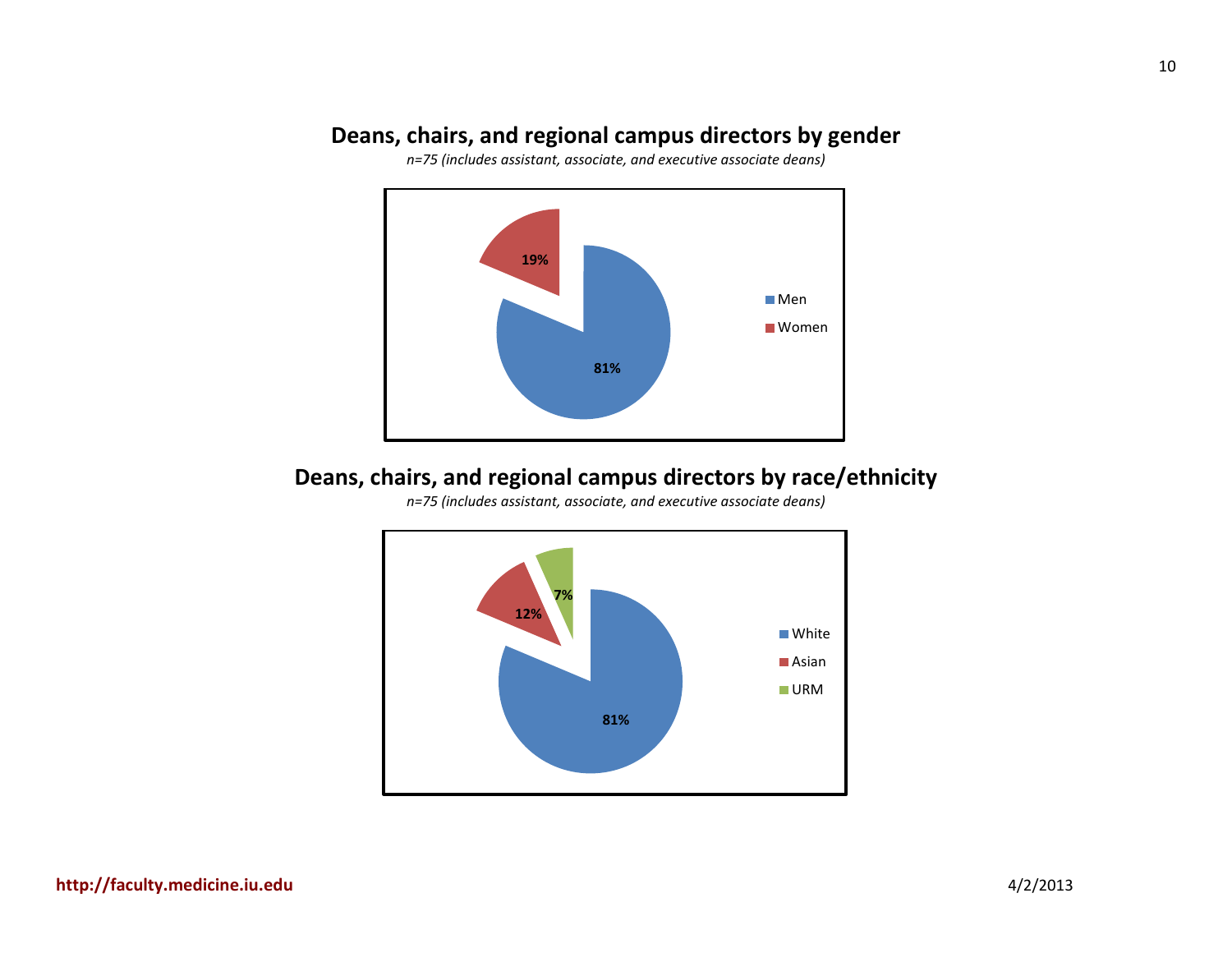### **Full-time faculty rank and track by gender**

*n=1,475 (excludes affiliates)*

<span id="page-12-0"></span>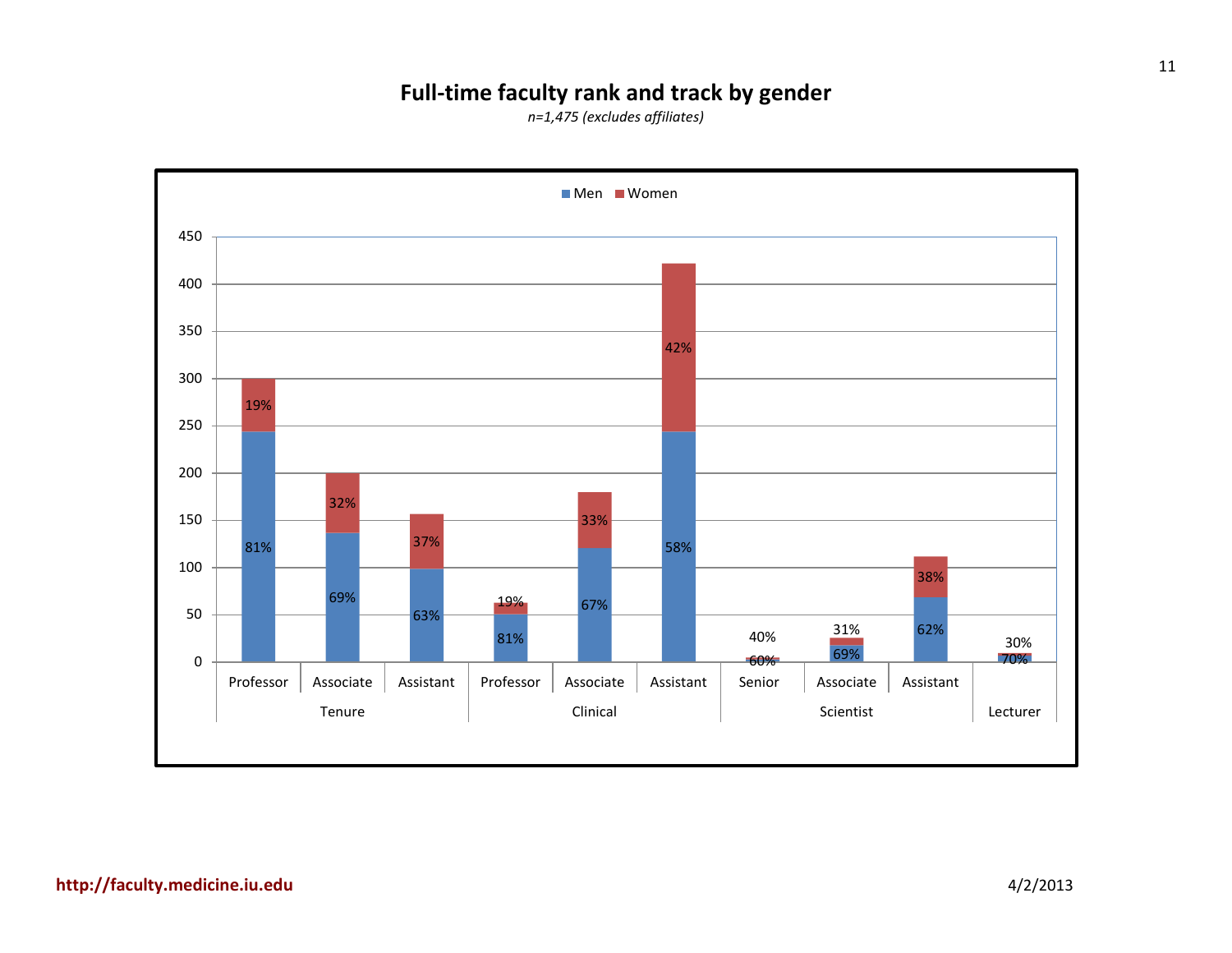<span id="page-13-0"></span>

### **Full-time faculty by department/regional center**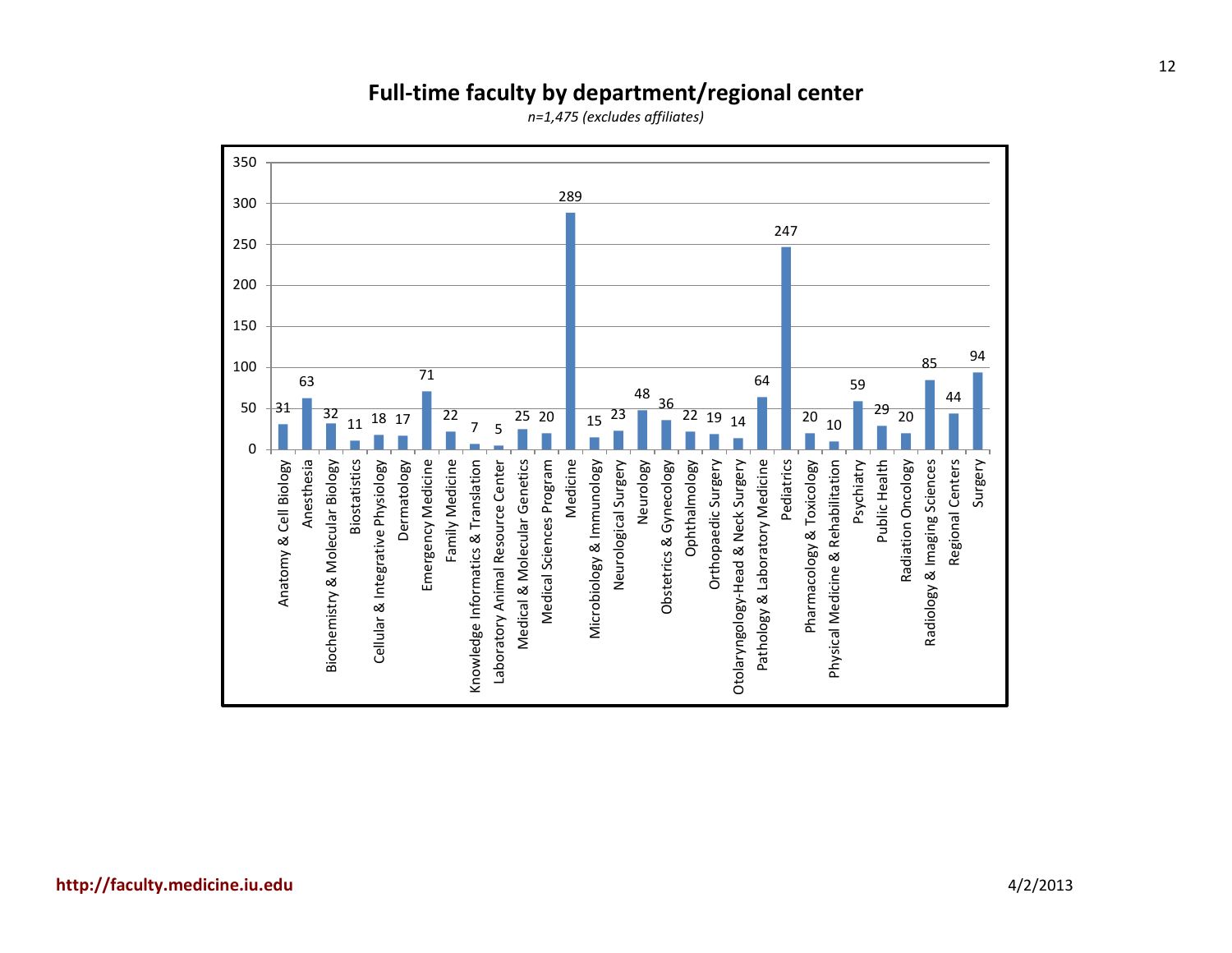#### **Full-time faculty by gender and department/regional center**

*n=1,475 (excludes affiliates) Percentage listed indicates the percentage of women faculty in the department*

<span id="page-14-0"></span>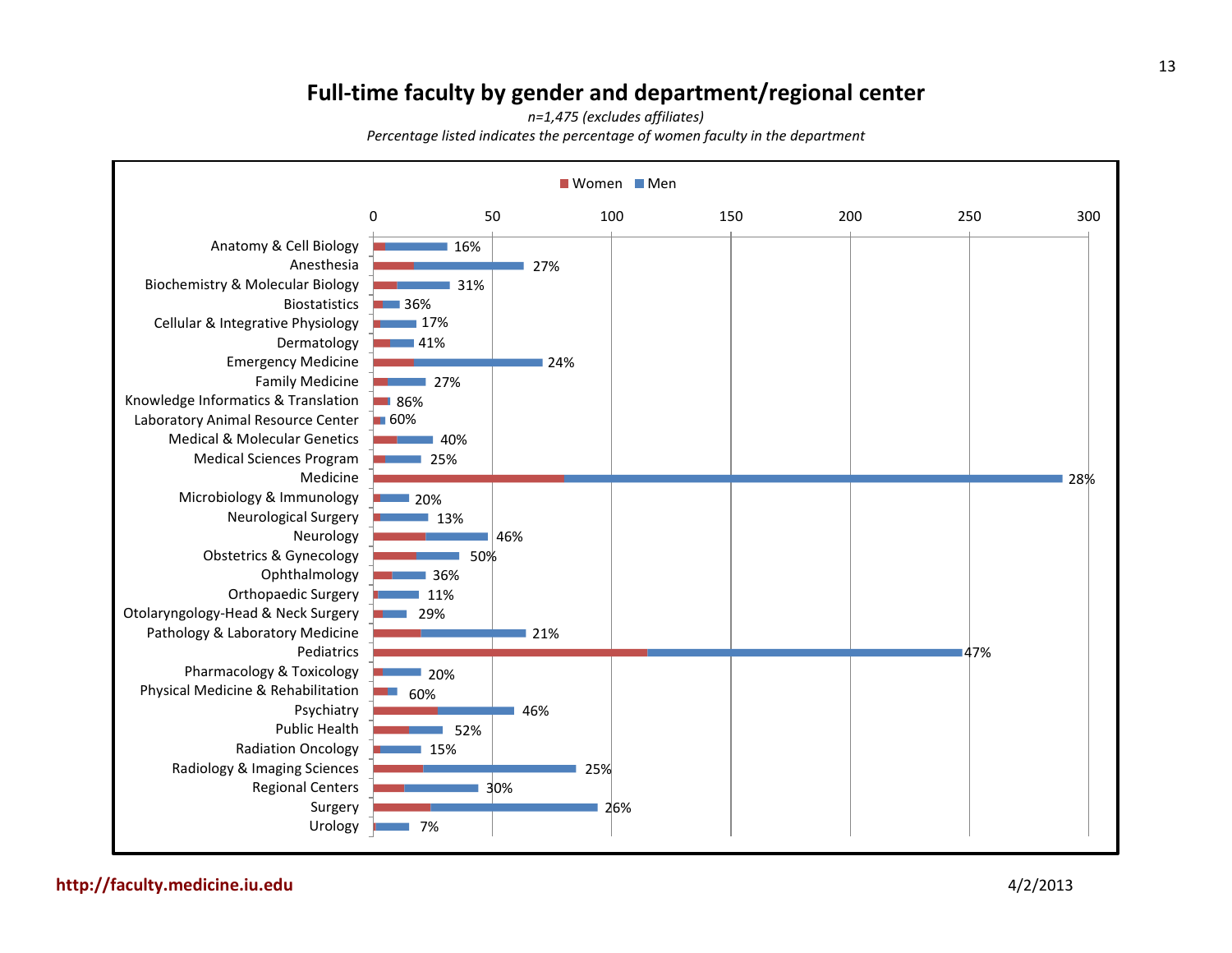#### **Full-time faculty race/ethnicity by department**

*n=1,475 (excludes affiliates) Percentage listed indicates the percentage of URM faculty in the department*

<span id="page-15-0"></span>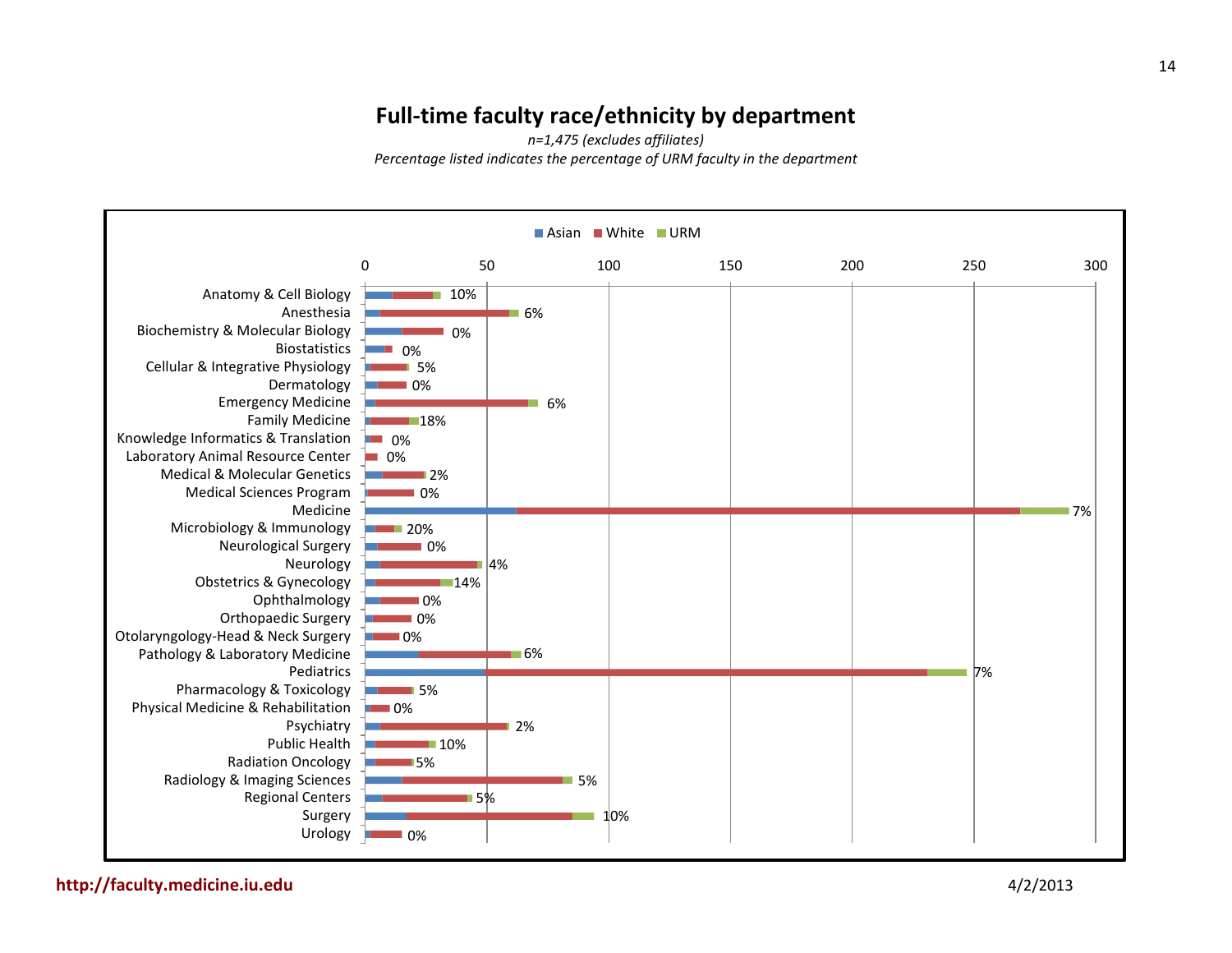**IUSM State of the Faculty Report**

# <span id="page-16-0"></span>**Trends Over Time**

15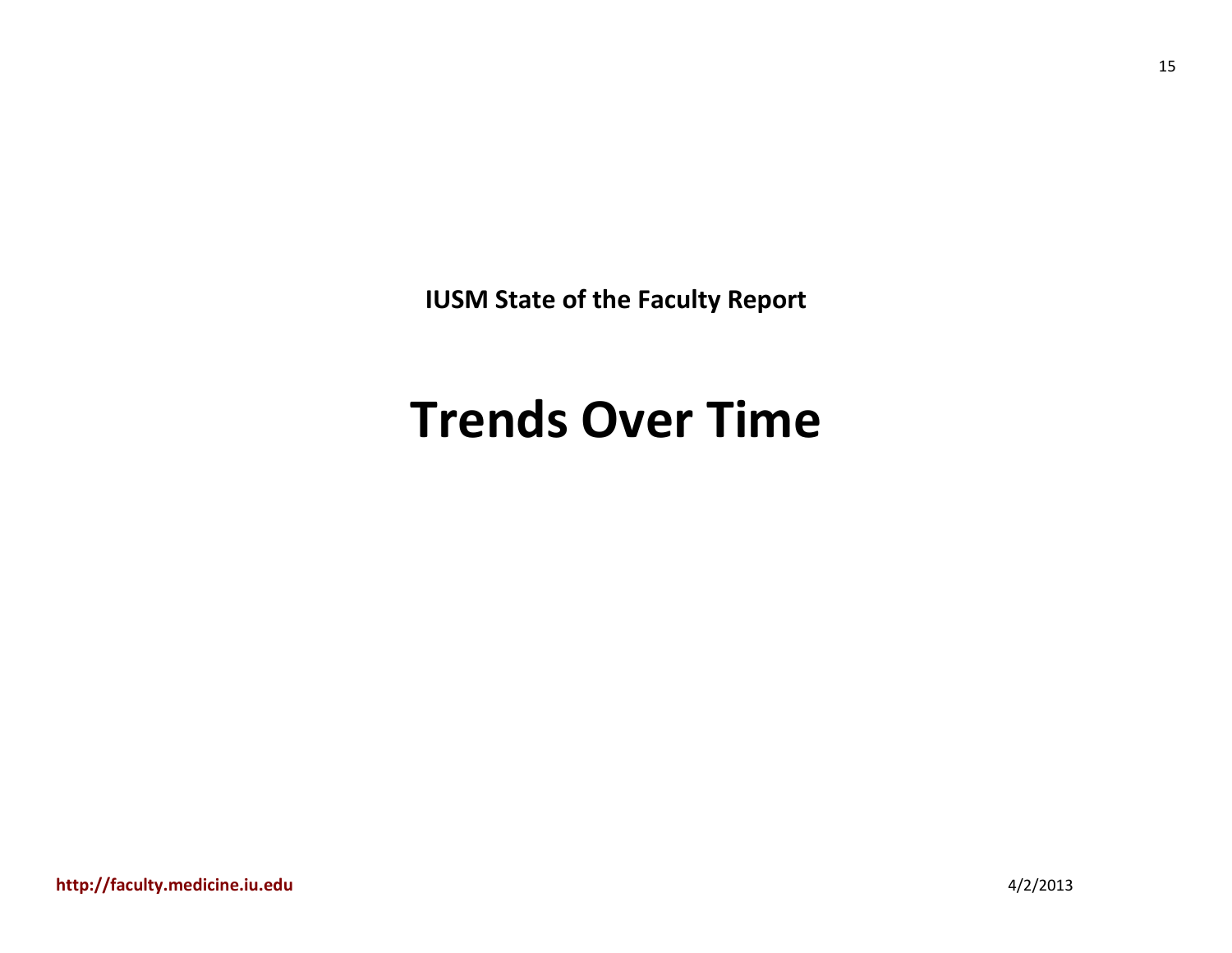#### **Growth of full-time faculty by track over time**

<span id="page-17-0"></span>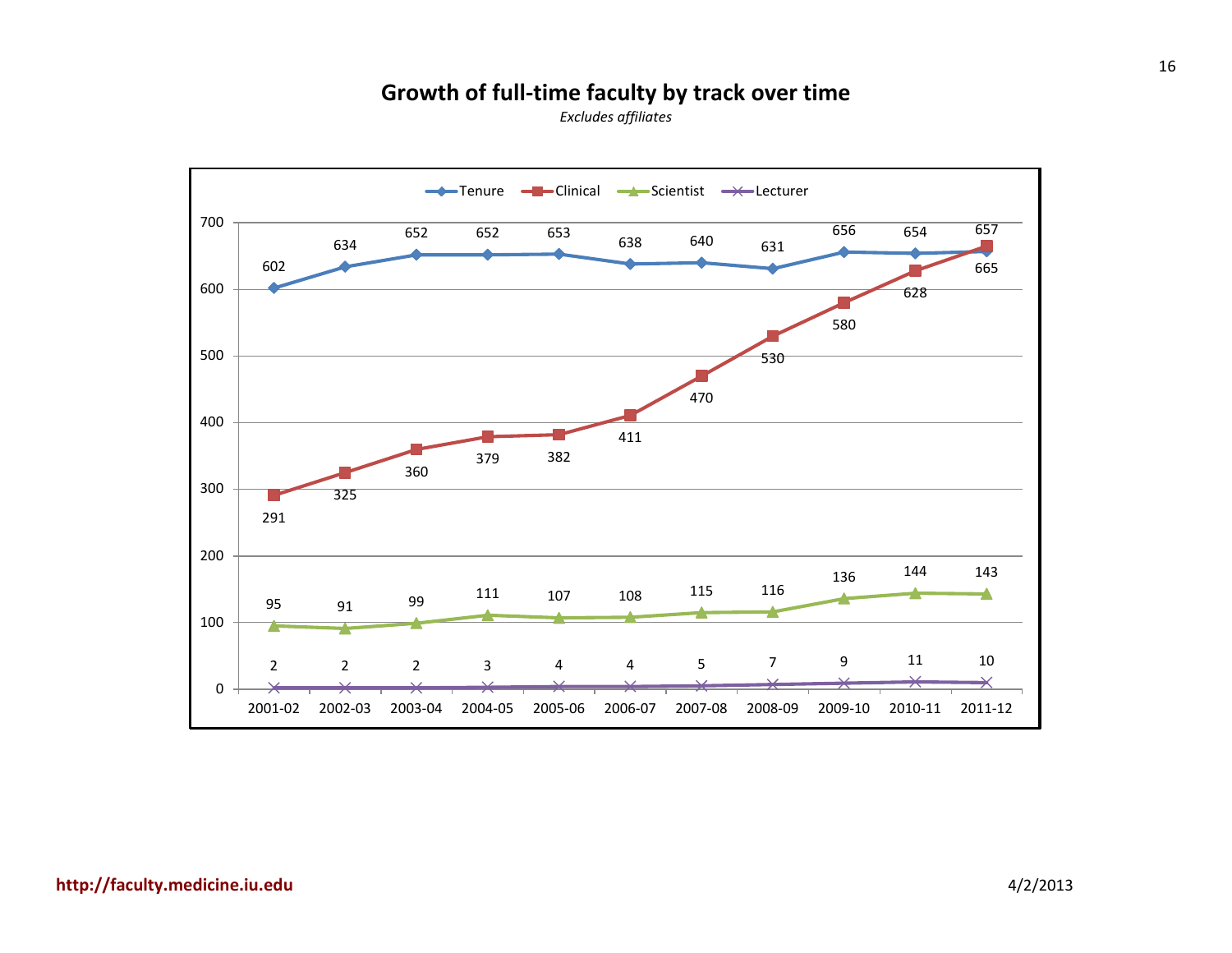#### **Full-time faculty by track and gender over time**

<span id="page-18-0"></span>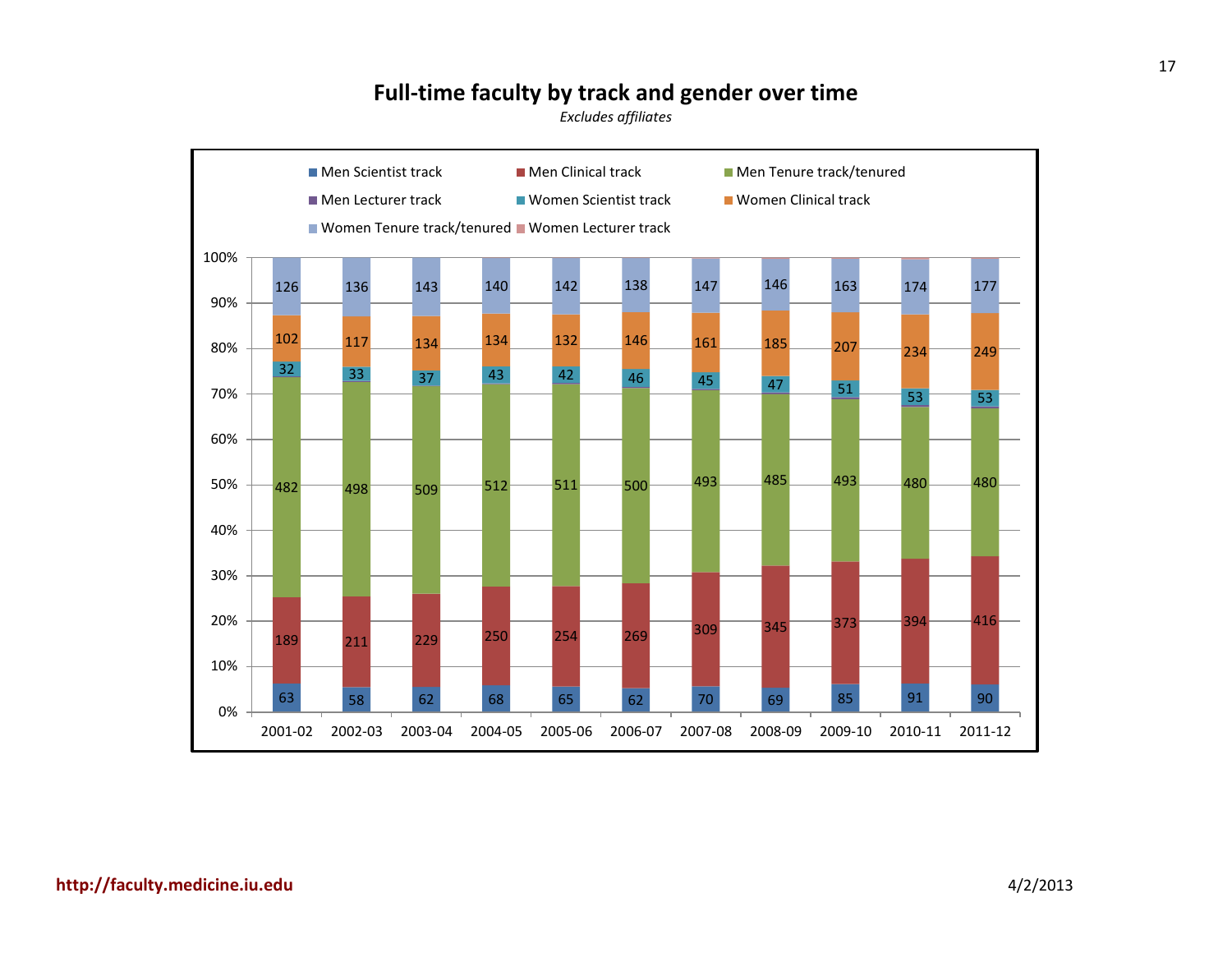#### **Growth of full-time faculty in tracks by gender**

<span id="page-19-0"></span>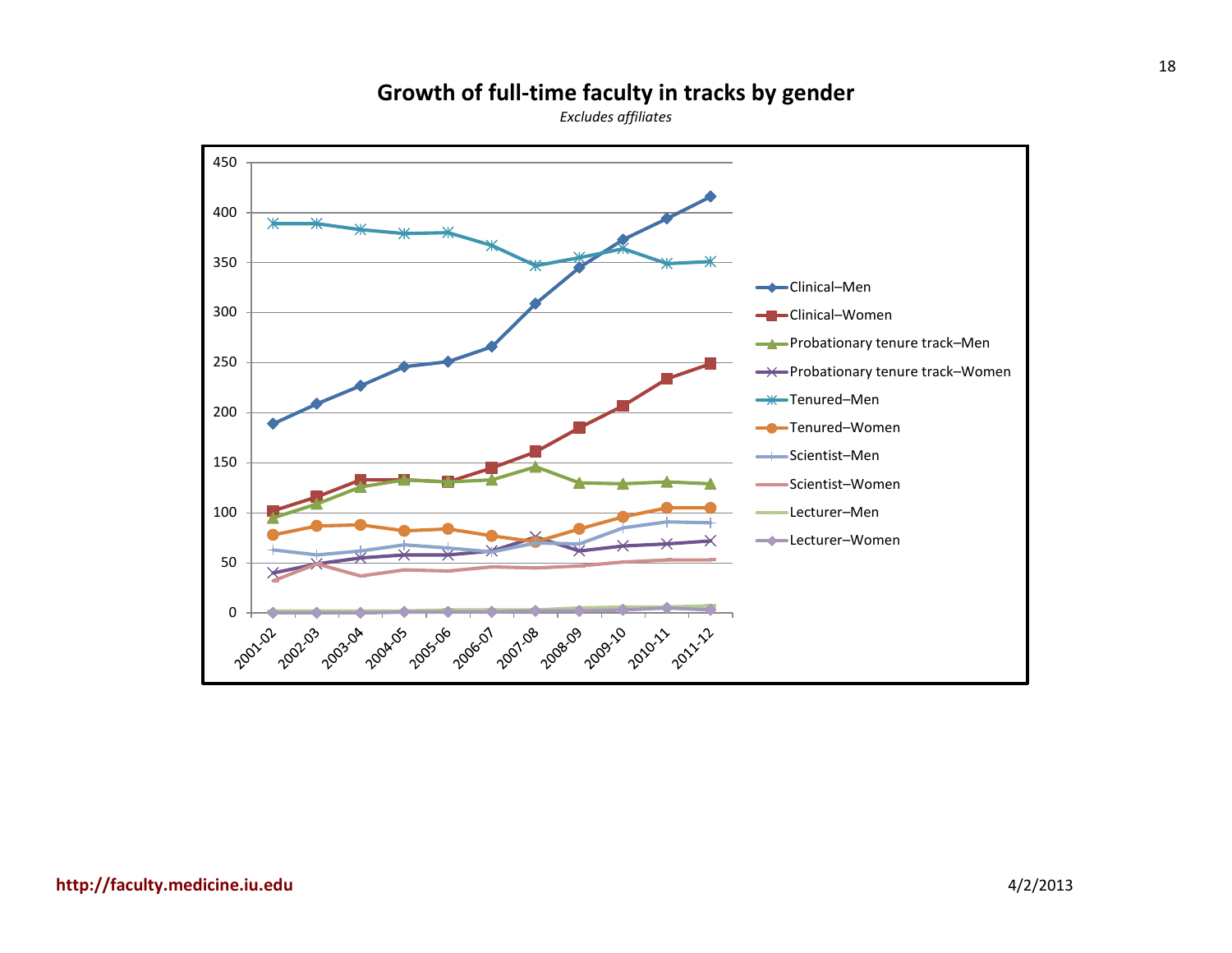#### **Total full-time faculty growth by gender over time**

<span id="page-20-0"></span>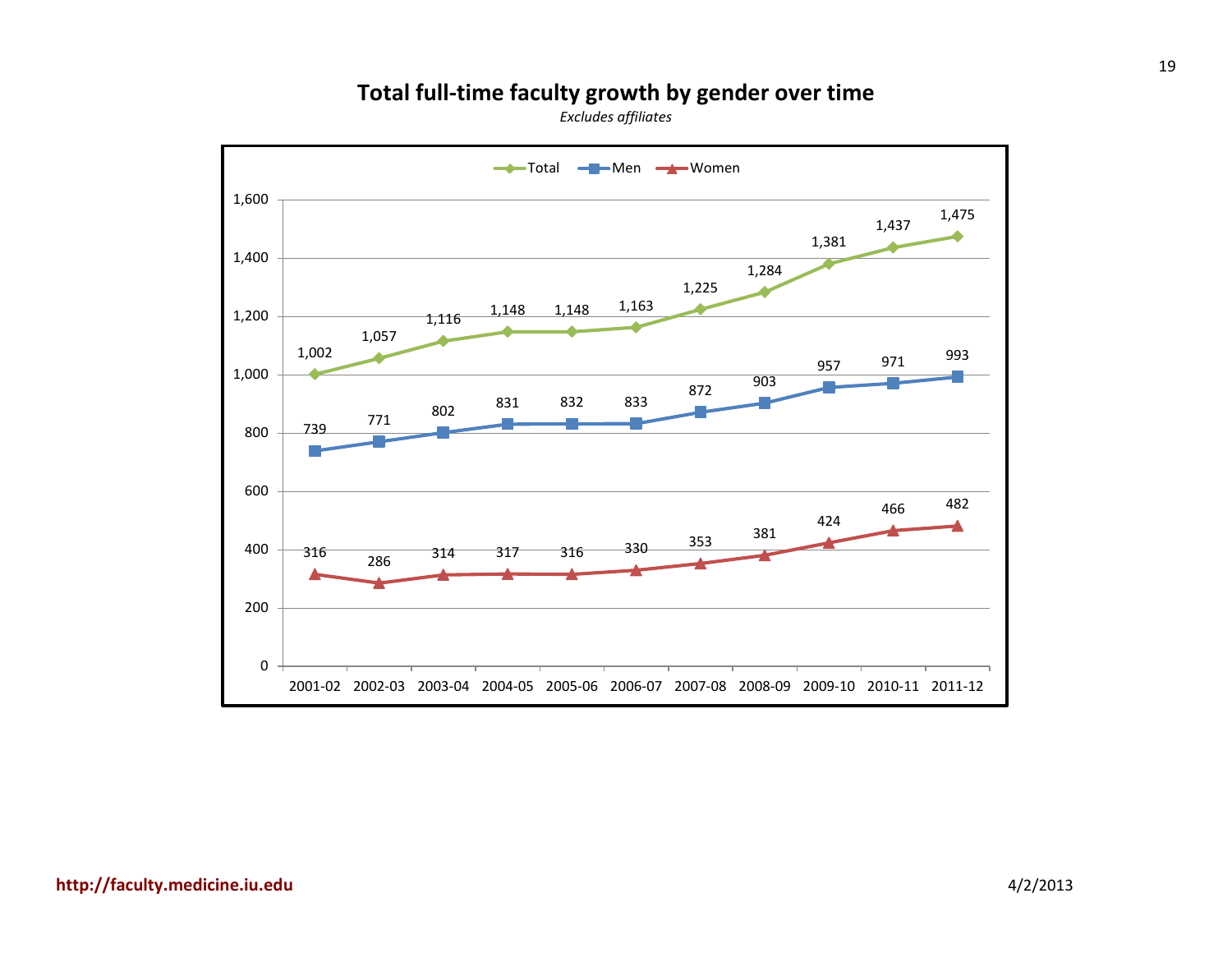#### **Total URM full-time faculty members over time**

<span id="page-21-0"></span>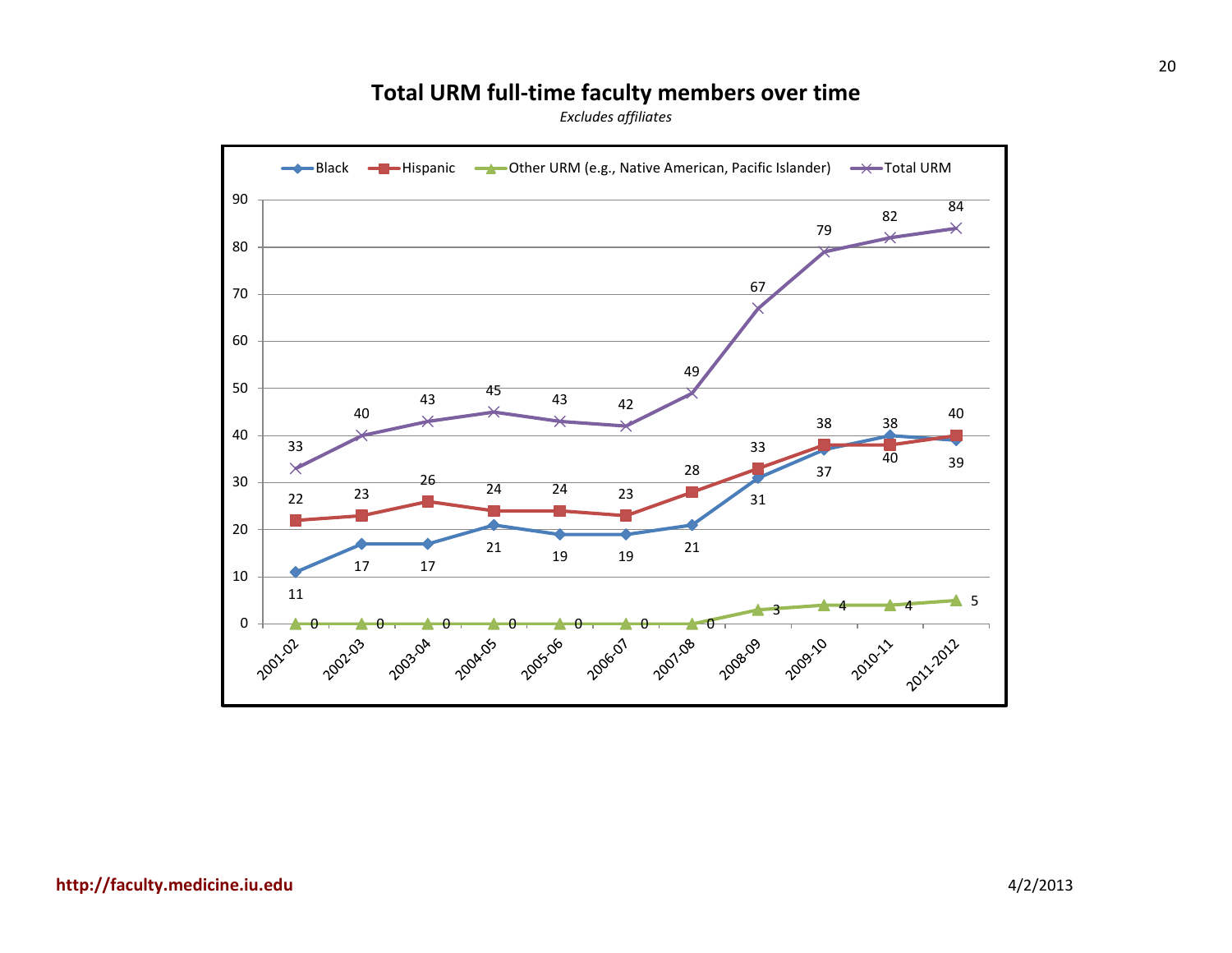#### **A closer look: Tenure track faculty**

<span id="page-22-0"></span>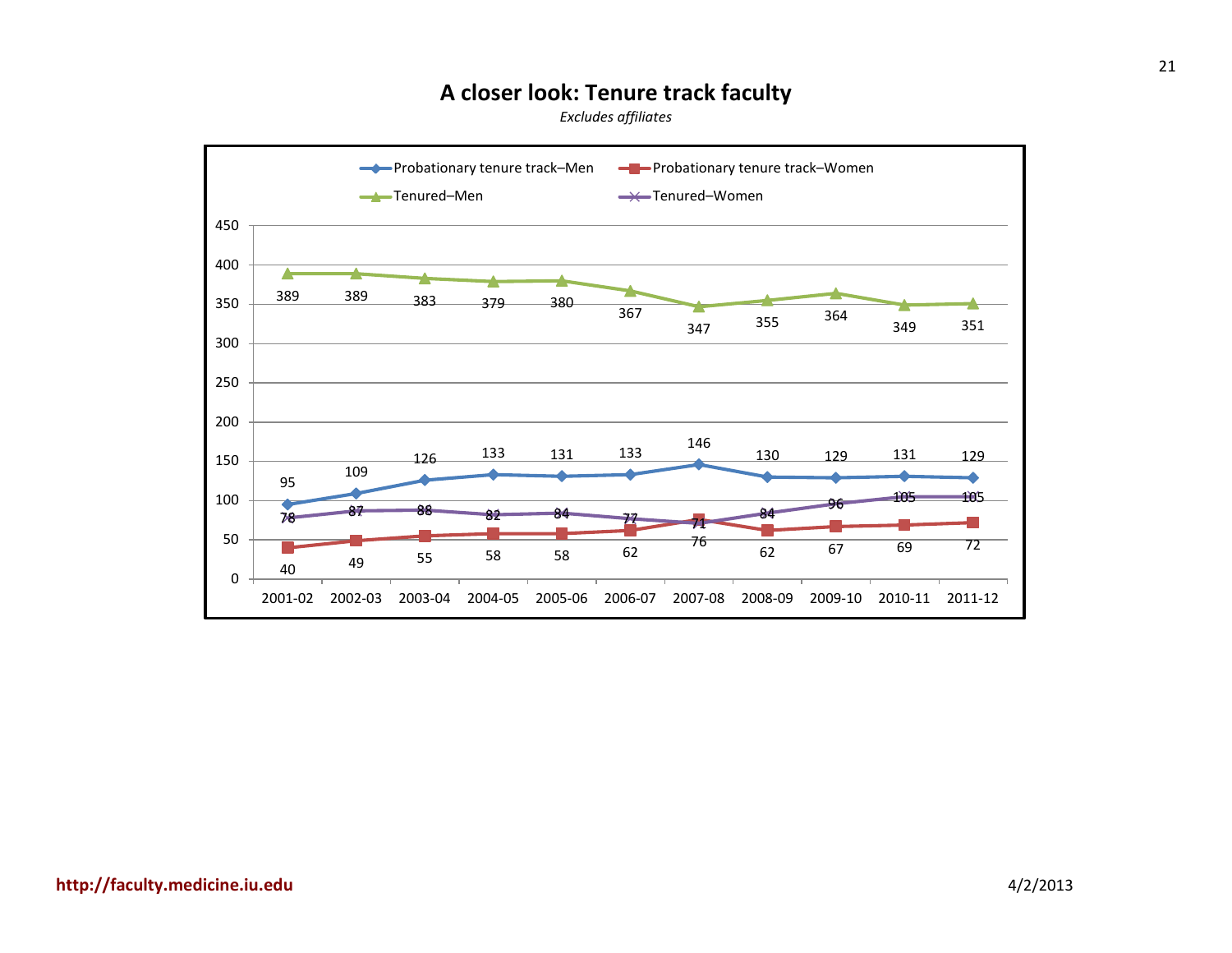#### **A closer look: Clinical track faculty**

<span id="page-23-0"></span>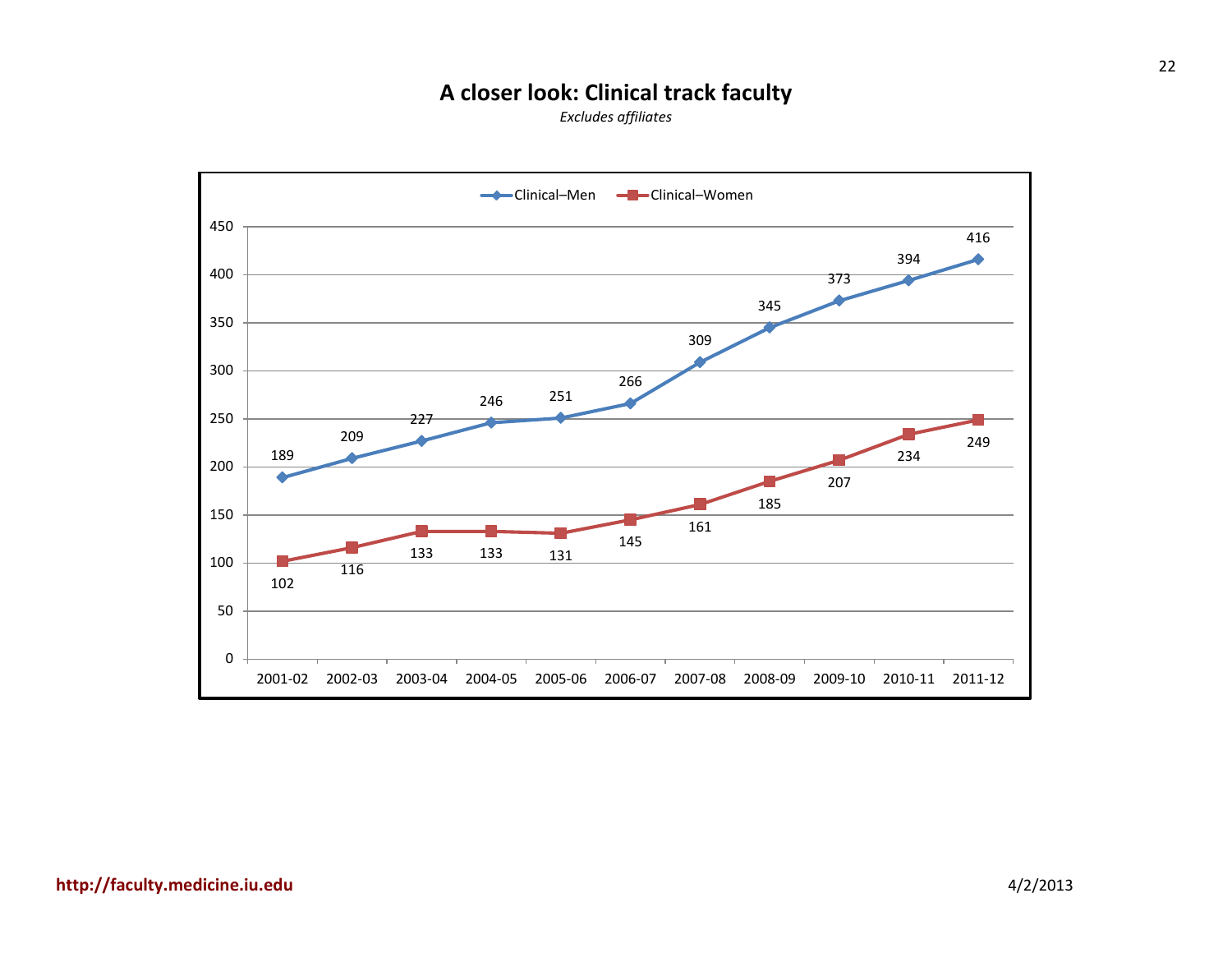#### **A closer look: Scientist track faculty**

<span id="page-24-0"></span>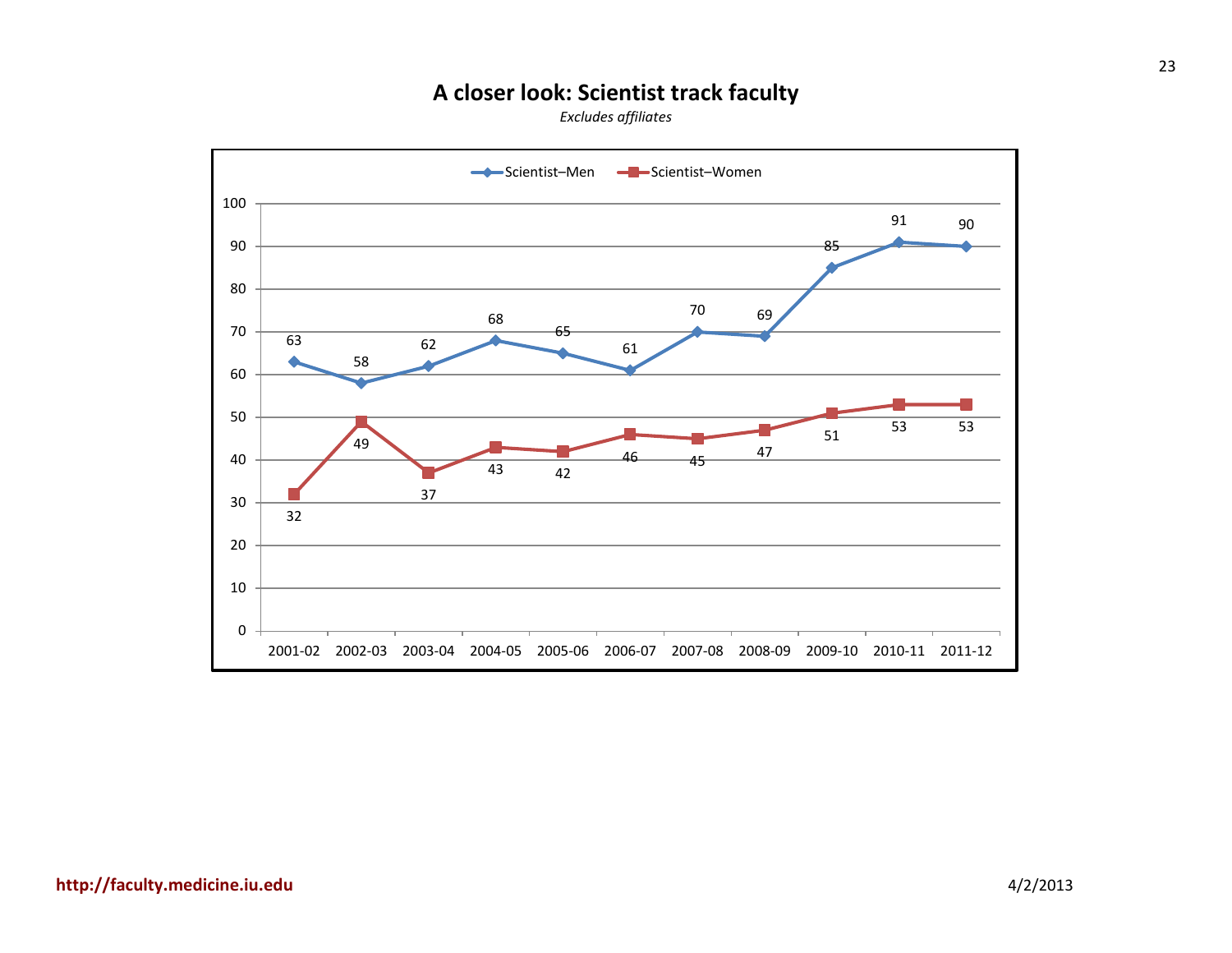# **A closer look: Lecturer track faculty**

<span id="page-25-0"></span>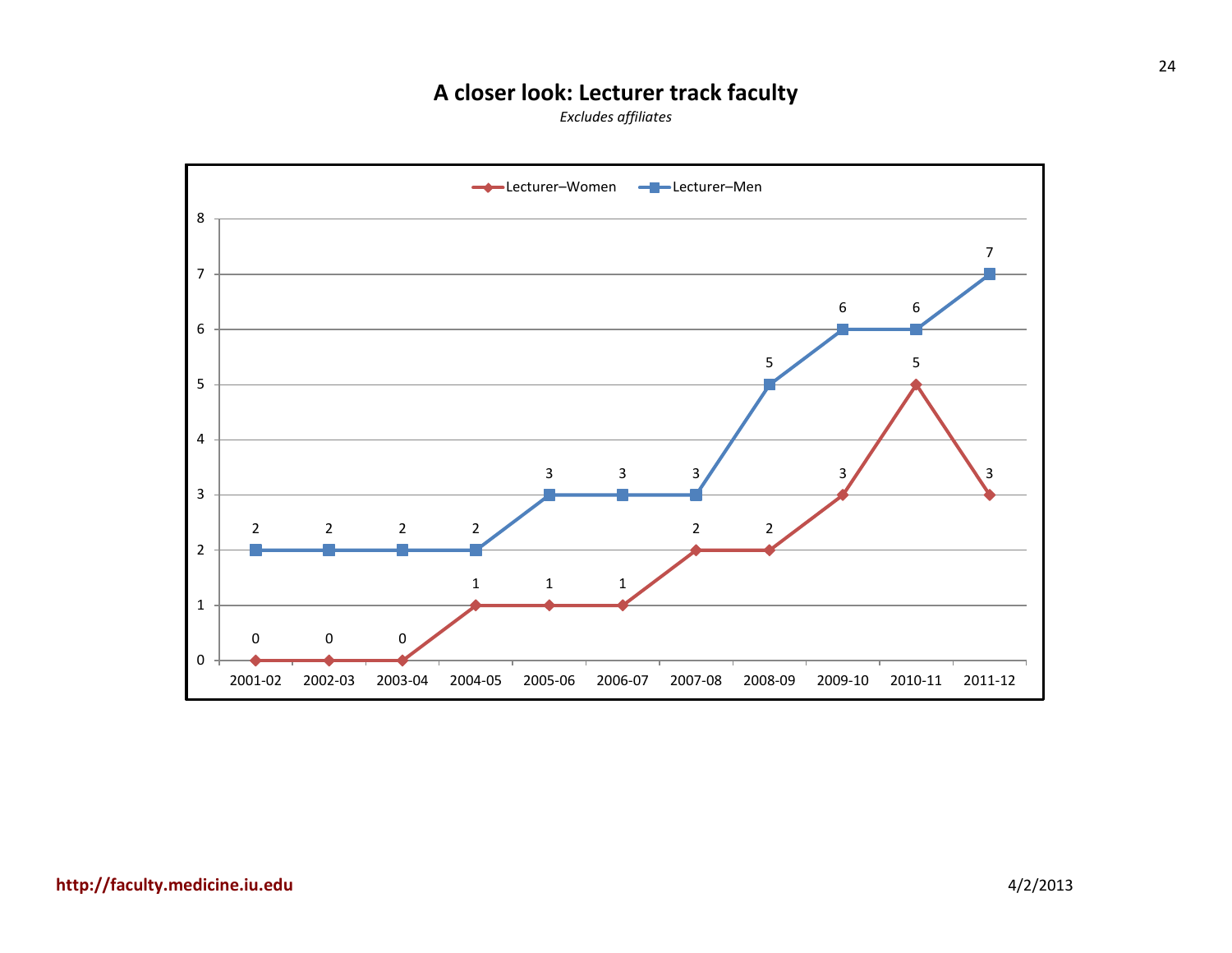# **Full-time URM faculty by rank over time**

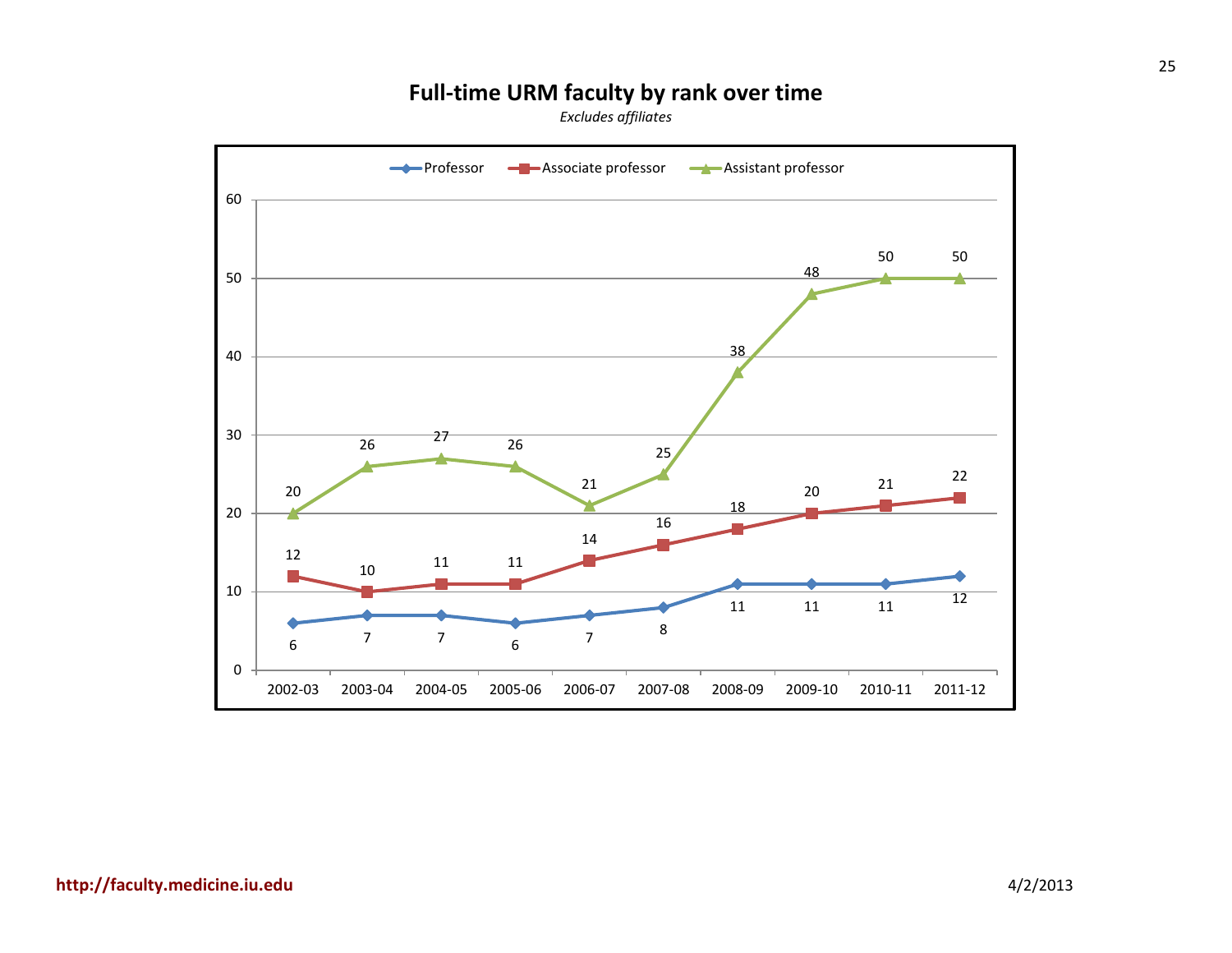# **Full-time URM faculty by track over time**

<span id="page-27-0"></span>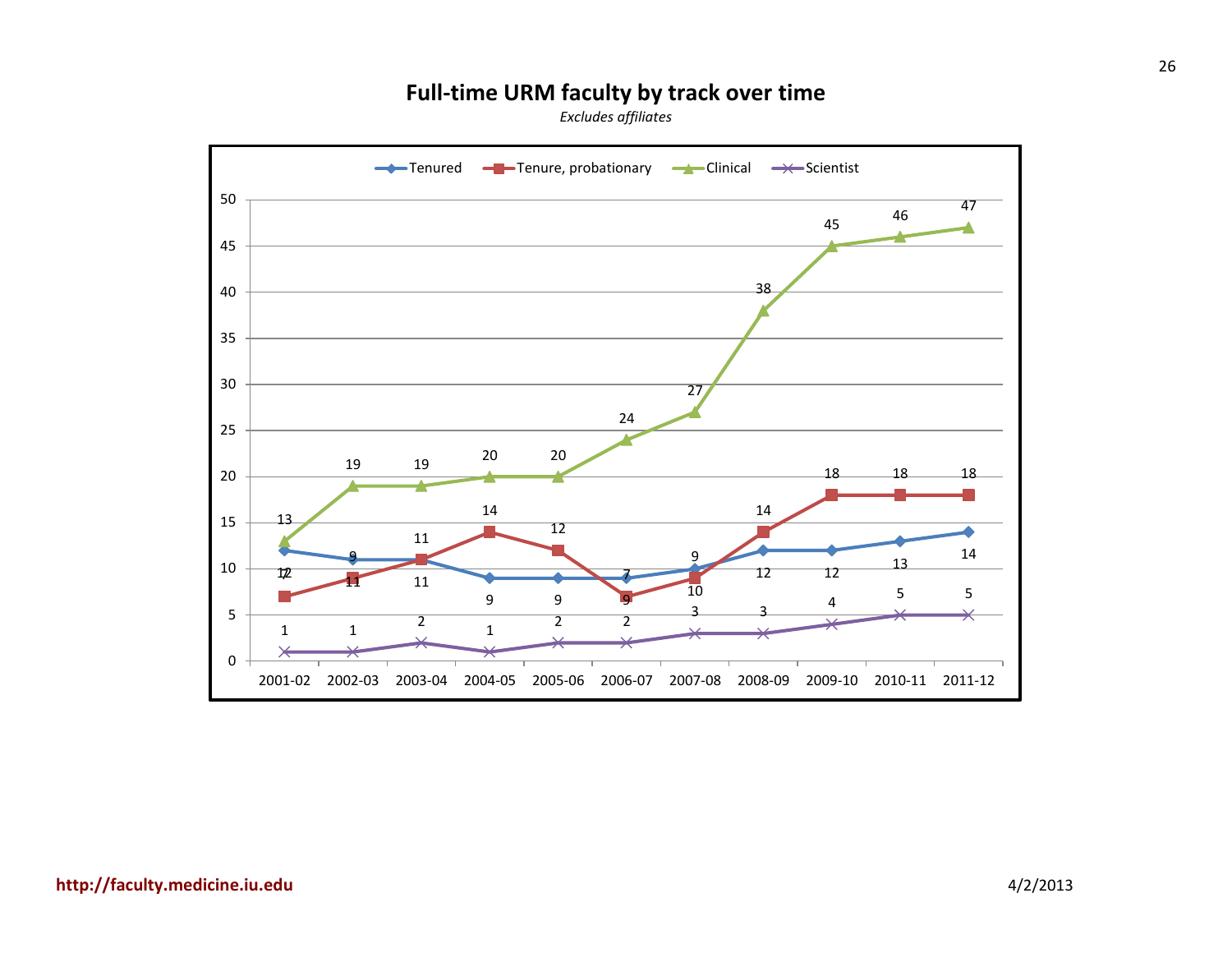**IUSM State of the Faculty Report**

# <span id="page-28-0"></span>**Recruitment and Retention**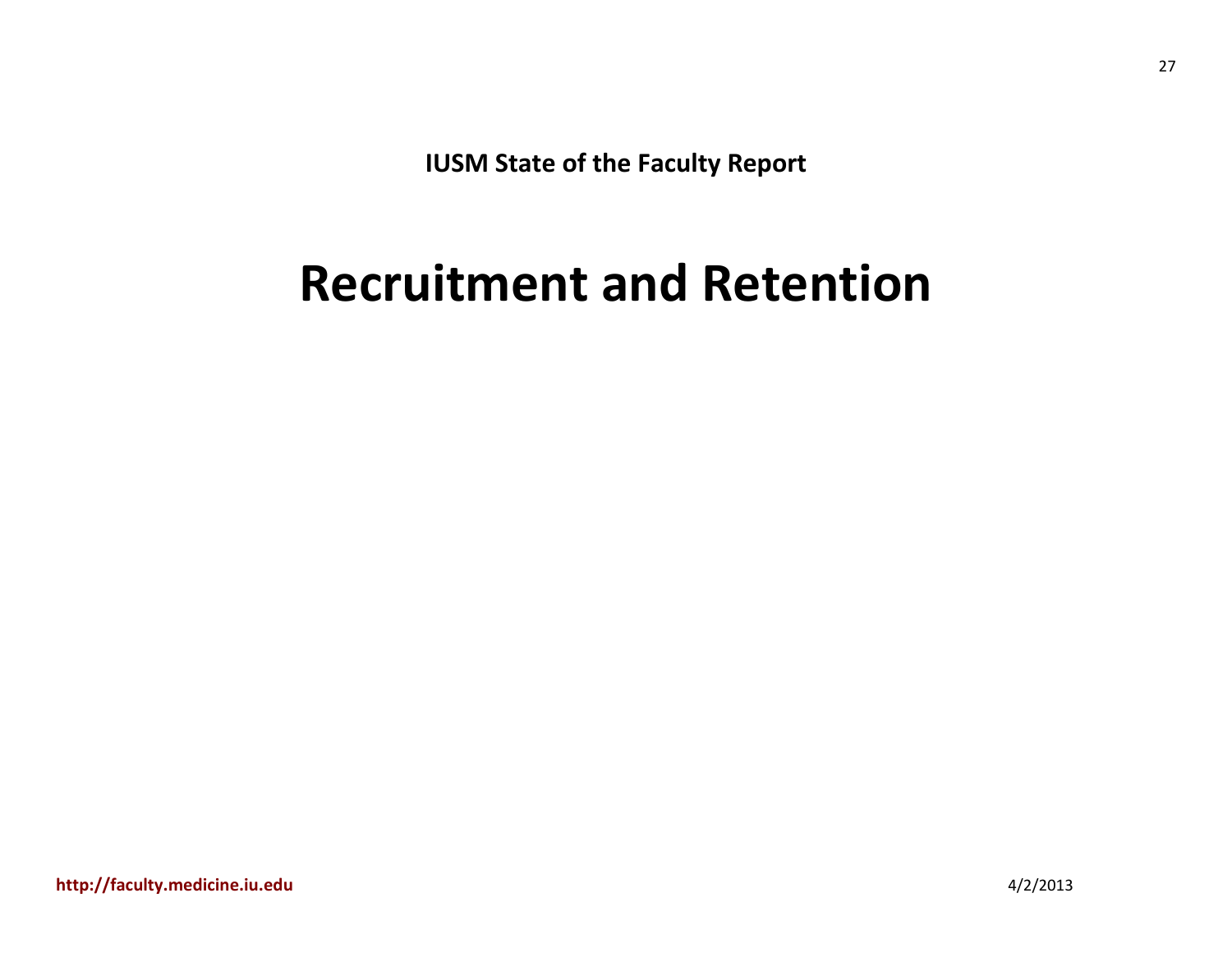# **New full-time faculty hired by gender over time**

<span id="page-29-0"></span>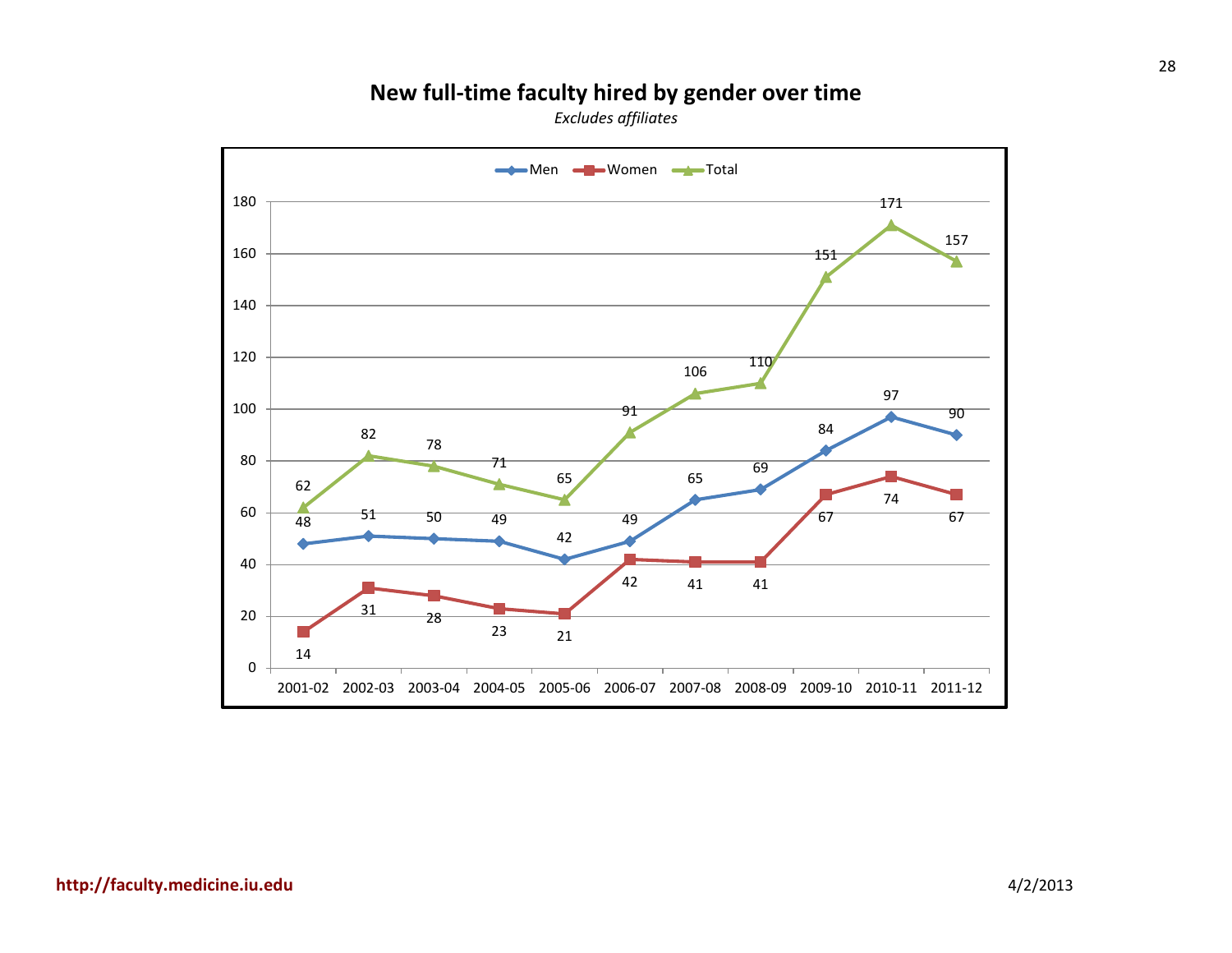# **New URM full-time faculty hired over time**

<span id="page-30-0"></span>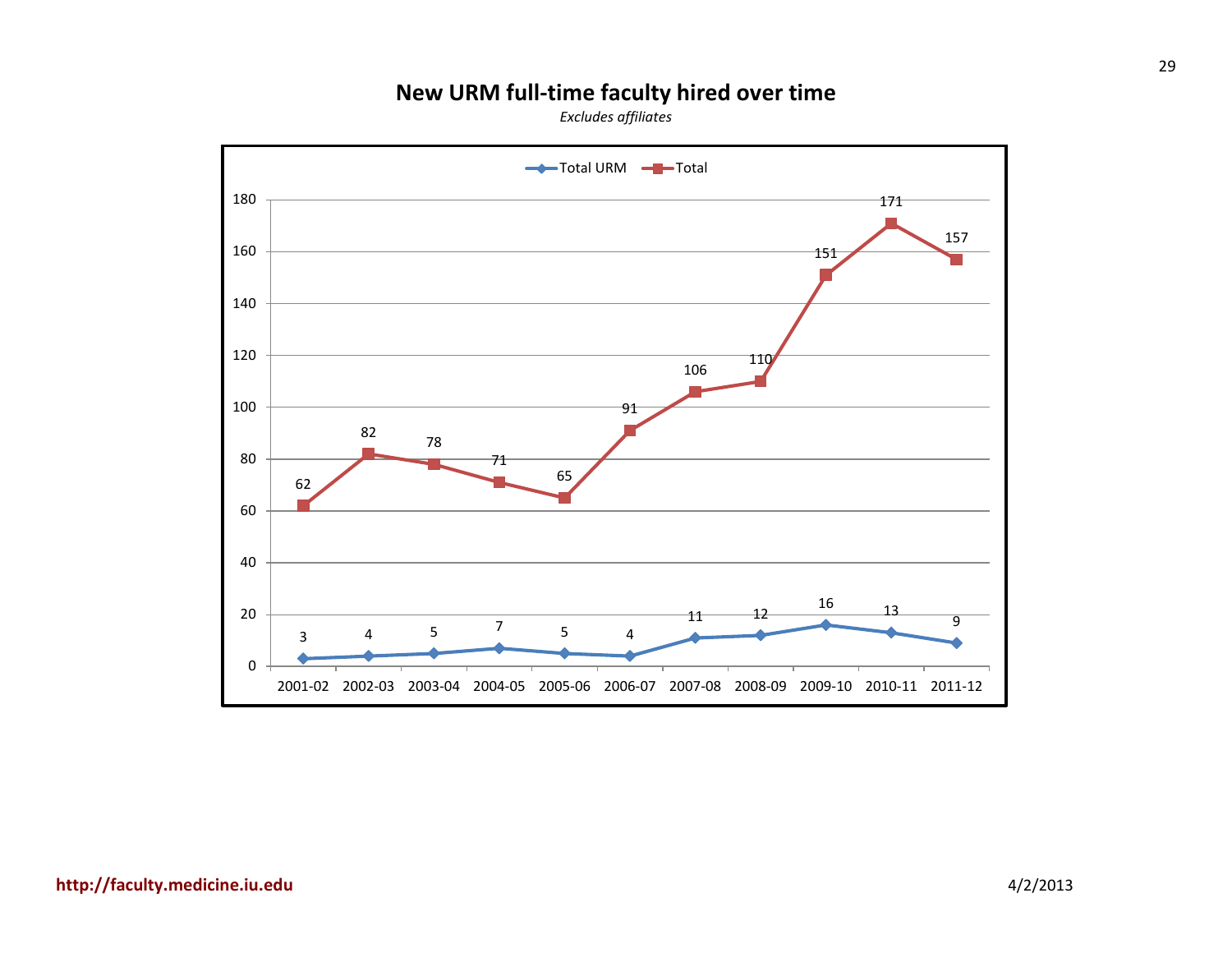#### **Attrition of full-time faculty over time**

<span id="page-31-0"></span>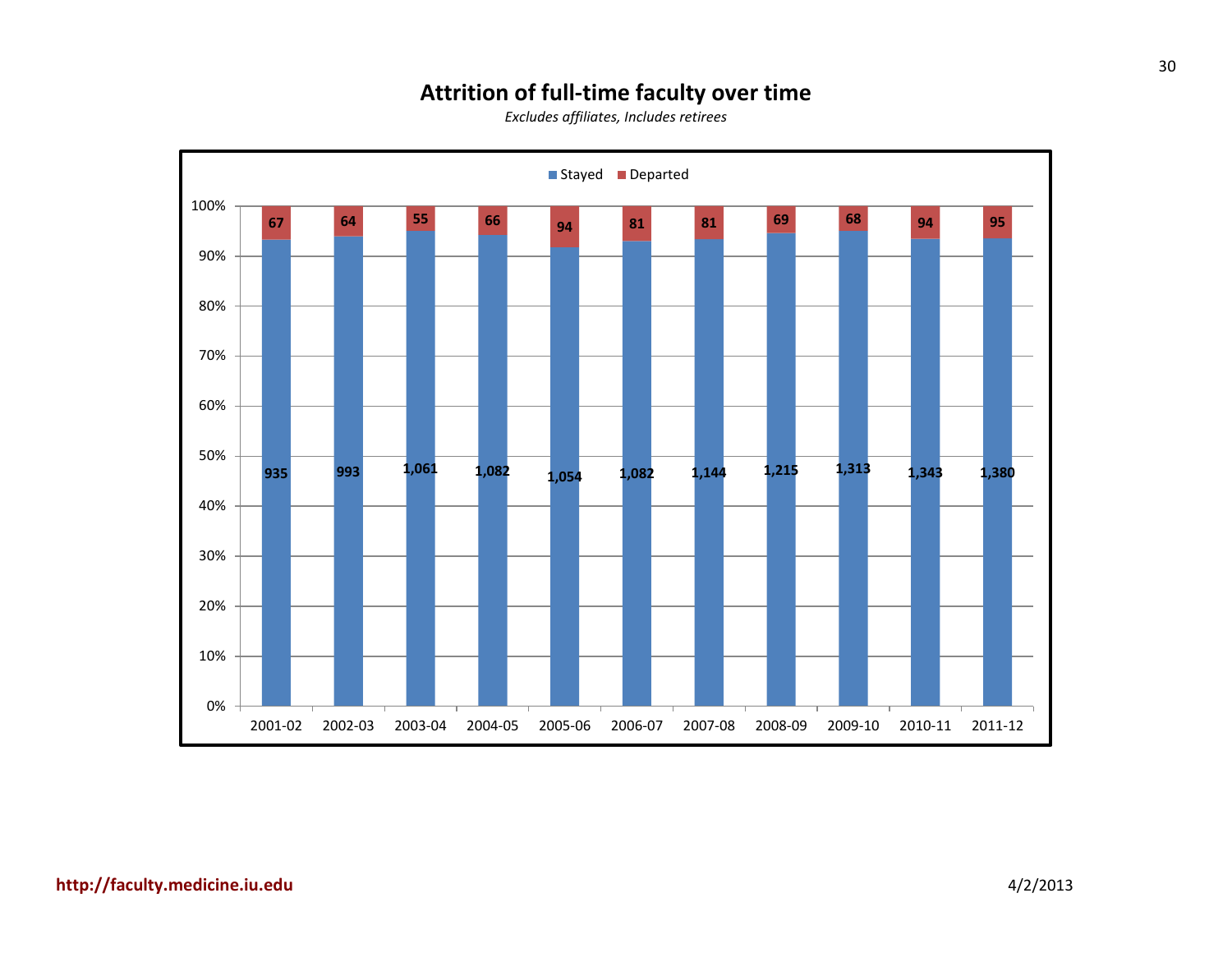### <span id="page-32-0"></span>**Attrition of full-time men faculty over time Attrition of full-time women faculty over time**

<span id="page-32-1"></span>Stayed Departed 100% **17 20 17 17 23 32 27 19 30 28 37** 90% 80% 70% 60% 50% **299 266 297 300 293 298 326 362 394 438 445** 40% 30% 20% 10% 2001-1 14.05-100 1110 - 1111 15-06 - 100 1907-08-200 11.08.109 Below 101 **1211-122** 2021-2031-2041-25

#### **Attrition of full-time URM faculty over time**

<span id="page-32-2"></span>

**[http://faculty.medicine.iu.edu](http://faculty.medicine.iu.edu/)** 4/2/2013

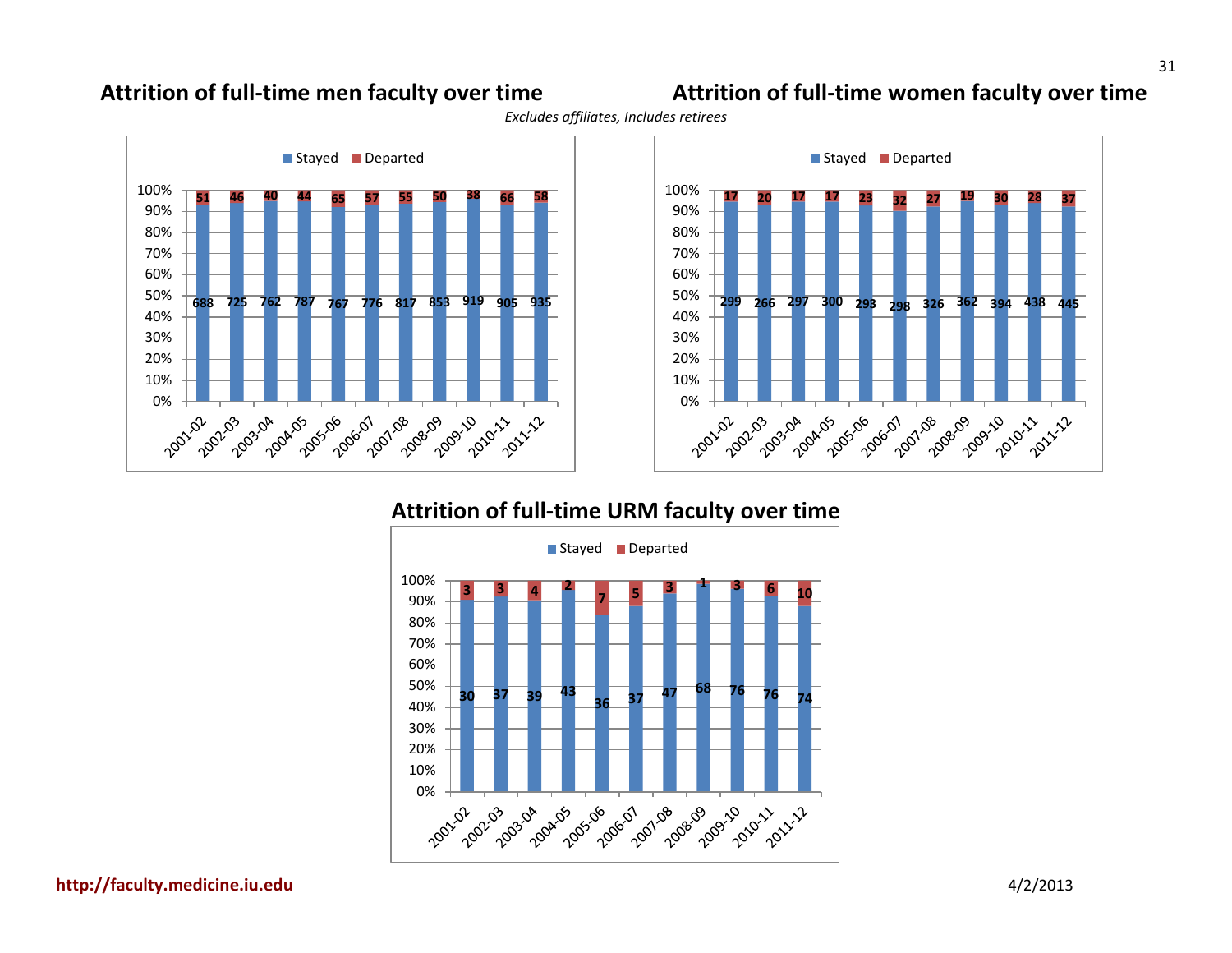# **Attrition of full-time faculty by department** *(Excludes affiliates, includes retirees)*

<span id="page-33-0"></span>

|                                         |                  |                |                |                |                |                  |                  |                |                |                |                | Dept total<br>aggregated |
|-----------------------------------------|------------------|----------------|----------------|----------------|----------------|------------------|------------------|----------------|----------------|----------------|----------------|--------------------------|
| Department/campus                       | 2001-02          | 2002-03        | 2003-04        | 2004-05        | 2005-06        | 2006-07          | 2007-08          | 2008-09        | 2009-10        | 2010-11        | 2011-12        | over time                |
| Anatomy & Cell Biology                  | $\mathbf 0$      | $\mathbf{1}$   | $\mathbf 0$    | 1              | $\overline{2}$ | 5                | $\mathbf{1}$     | $\overline{2}$ | $\mathbf{1}$   | $\mathbf{1}$   | $\mathbf{1}$   | 15                       |
| Anesthesia                              | $\overline{2}$   | 5              | $\mathbf{1}$   | 5              | 3              | 5                | $\overline{4}$   | $\mathbf 0$    | 3              | $\overline{2}$ | 3              | 33                       |
| Biochemistry & Molecular Biology        | $\mathbf 0$      | $\mathbf{1}$   | $\mathbf{1}$   | 1              | $\overline{4}$ | $\mathbf{1}$     | 3                | 6              | $\mathbf{1}$   | $\overline{2}$ | $\overline{4}$ | 24                       |
| <b>Biostatistics</b>                    | $\mathbf 0$      | $\mathbf 0$    | $\mathbf 0$    | $\mathbf 0$    | $\mathbf 0$    | $\mathbf 0$      | $\mathbf 0$      | $\mathbf 0$    | $\mathbf{0}$   | $\mathbf 0$    | $\mathbf{1}$   | 1                        |
| Cellular & Integrative Physiology       | $\mathbf{1}$     | $\overline{2}$ | $\overline{2}$ | $\mathbf{1}$   | 5              | $\mathbf{1}$     | $\mathbf{1}$     | $\overline{2}$ | 0              | $\mathbf{1}$   | $\mathbf{1}$   | 17                       |
| Dean, Medicine                          | 3                | $\mathbf 0$    | $\mathbf 0$    | $\mathbf{1}$   | $\mathbf 0$    | $\mathbf{1}$     | $\mathbf{1}$     | $\overline{2}$ | $\mathbf{0}$   | $\mathbf 0$    | $\mathbf 0$    | 8                        |
| Dermatology                             | $\mathbf 0$      | $\Omega$       | $\mathbf 0$    | $\overline{4}$ | $\Omega$       | $\mathbf 0$      | $\overline{2}$   | $\mathbf{1}$   | $\Omega$       | $\Omega$       | $\mathbf 0$    | $\overline{7}$           |
| <b>Emergency Medicine</b>               | $\mathbf 0$      | $\mathbf 0$    | $\overline{3}$ | $\mathbf 0$    | $\mathbf{1}$   | $\mathbf{1}$     | $\overline{2}$   | $\overline{3}$ | $\mathbf{1}$   | 5              | $\overline{2}$ | 18                       |
| <b>Family Medicine</b>                  | $\pmb{0}$        | $\mathbf 0$    | $\overline{3}$ | $\mathbf{1}$   | $\overline{2}$ | $\sqrt{4}$       | $\mathbf 1$      | $\mathbf{1}$   | $\mathbf{1}$   | $\mathbf{1}$   | $\mathsf 3$    | 17                       |
| <b>IUSM Evansville</b>                  | 0                | $\mathbf 0$    | $\mathbf 0$    | $\mathbf{1}$   | $\mathbf 0$    | 0                | $\mathbf{1}$     | $\mathbf 0$    | 0              | $\overline{2}$ | 3              | $\overline{7}$           |
| <b>IUSM Fort Wayne</b>                  | $\mathbf 0$      | $\mathbf 0$    | $\mathbf 0$    | $\mathbf 0$    | $\mathbf{1}$   | $\mathbf 0$      | $\mathbf{1}$     | $\mathbf 0$    | $\mathbf 0$    | $\mathbf 0$    | $\mathbf 0$    | $\overline{2}$           |
| <b>IUSM Lafayette</b>                   | $\mathbf 0$      | $\mathbf 0$    | $\mathbf{0}$   | $\mathbf 0$    | $\Omega$       | $\Omega$         | $\mathbf 0$      | $\mathbf 0$    | $\mathbf 0$    | $\Omega$       | $\Omega$       | $\mathbf{0}$             |
| <b>IUSM Muncie</b>                      | $\boldsymbol{0}$ | $\mathbf 0$    | $\mathbf 0$    | $\mathbf{1}$   | $\mathbf 0$    | $\mathbf 0$      | $\mathbf 0$      | $\mathbf 0$    | $\mathbf 0$    | $\mathbf 0$    | $\mathbf 0$    | $\mathbf{1}$             |
| <b>IUSM Northwest</b>                   | $\mathbf 0$      | $\mathbf{1}$   | $\mathbf{1}$   | $\overline{2}$ | $\overline{2}$ | $\mathbf 0$      | 0                | $\mathbf 0$    | $\mathbf{0}$   | $\mathbf{1}$   | $\mathbf 0$    | $\overline{7}$           |
| <b>IUSM South Bend</b>                  | $\mathbf{1}$     | $\mathbf{1}$   | $\mathbf 0$    | $\mathbf 0$    | $\Omega$       | $\overline{2}$   | $\mathbf{1}$     | $\mathbf 0$    | $\mathbf{0}$   | $\mathbf{1}$   | $\mathbf{1}$   | $\overline{7}$           |
| <b>IUSM Terre Haute</b>                 | $\Omega$         | $\mathbf{1}$   | $\mathbf 0$    | $\mathbf 0$    | $\Omega$       | $\Omega$         | $\Omega$         | $\mathbf{1}$   | $\mathbf{1}$   | $\Omega$       | $\Omega$       | 3                        |
| Ruth Lilly Medical Library              | $\mathbf{1}$     | $\mathbf 0$    | $\mathbf 0$    | $\mathbf 0$    | $\mathbf 0$    | $\boldsymbol{0}$ | $\mathbf{1}$     | $\overline{2}$ | 0              | $\overline{2}$ | $\mathbf{1}$   | $\overline{7}$           |
| Laboratory Animal Resource Center       | $\boldsymbol{0}$ | $\mathbf 0$    | $\overline{2}$ | 0              | $\mathbf{1}$   | $\boldsymbol{0}$ | $\mathbf 0$      | $\mathbf{1}$   | 0              | $\mathbf 0$    | $\mathbf 0$    | 4                        |
| <b>Medical &amp; Molecular Genetics</b> | $\mathbf 0$      | $\mathbf 0$    | $\mathbf{1}$   | $\mathbf{1}$   | $\mathbf{1}$   | $\mathbf{1}$     | $\mathbf{1}$     | $\overline{3}$ | $\mathbf 1$    | 3              | $\mathbf 0$    | 12                       |
| <b>Medical Sciences Program</b>         | $\mathbf 0$      | $\mathbf{1}$   | $\mathbf 0$    | $\mathbf 0$    | $\overline{2}$ | $\mathbf{1}$     | $\overline{4}$   | $\mathbf{1}$   | $\mathbf{1}$   | $\Omega$       | $\mathbf{1}$   | 11                       |
| Medicine                                | 18               | 17             | 14             | 16             | 16             | 22               | 19               | 8              | 16             | 14             | 13             | 173                      |
| Microbiology & Immunology               | $\overline{2}$   | $\mathbf 0$    | $\overline{3}$ | $\mathbf{1}$   | $\overline{2}$ | $\overline{4}$   | $\mathbf{1}$     | $\mathbf{1}$   | 3              | $\overline{4}$ | 6              | 27                       |
| Neurological Surgery                    | $\mathbf 0$      | $\mathbf 0$    | $\mathbf 0$    | $\mathbf 0$    | $\mathbf{1}$   | $\overline{2}$   | $\mathbf{1}$     | $\mathbf 0$    | $\mathbf{0}$   | $\Omega$       | $\mathbf 0$    | 4                        |
| Neurology                               | $\mathbf{1}$     | $\overline{3}$ | $\overline{2}$ | $\overline{2}$ | $\mathbf{1}$   | $\overline{4}$   | $\overline{2}$   | $\overline{4}$ | $\overline{2}$ | $\Omega$       | $\overline{4}$ | 25                       |
| <b>Obstetrics &amp; Gynecology</b>      | 3                | $\mathbf{1}$   | $\mathbf 0$    | $\mathbf{1}$   | $\overline{7}$ | $\mathbf{1}$     | $\overline{2}$   | 3              | $\overline{4}$ | 5              | 3              | 30                       |
| Ophthalmology                           | $\mathbf 0$      | $\mathbf 0$    | $\mathbf{0}$   | $\mathbf{1}$   | $\mathbf 0$    | $\mathbf{1}$     | $\mathbf{1}$     | $\overline{4}$ | $\overline{3}$ | $\mathbf{1}$   | $\mathbf 0$    | 11                       |
| Orthopedic Surgery                      | 3                | $\mathbf 0$    | $\overline{2}$ | $\overline{2}$ | 8              | $1\,$            | $\overline{2}$   | $\mathbf 0$    | $\mathbf{1}$   | $\mathbf{1}$   | $\overline{2}$ | 22                       |
| Otolaryngology, Head & Neck Surgery     |                  | $\mathbf{1}$   | $\overline{2}$ | $\mathbf{1}$   | 3              | $\boldsymbol{0}$ | $\mathbf{1}$     | $\mathbf{1}$   | 0              | 3              | $\mathbf{1}$   | 13                       |
| Pathology & Lab Medicine                | 5                | $\mathbf{1}$   | 5              | 5              | $\overline{2}$ | 5                | 5                | $\overline{4}$ | $\mathbf{1}$   | $\overline{7}$ | 3              | 43                       |
| Pediatrics                              | 6                | 5              | 5              | $\overline{2}$ | 8              | $\overline{3}$   | 8                | 6              | 11             | 15             | 14             | 83                       |
| Pharmacology & Toxicology               | $\mathbf 0$      | $\overline{2}$ | $\mathbf 0$    | $\mathbf{1}$   | $\mathbf{1}$   | $\overline{4}$   | $\overline{2}$   | $\mathbf{1}$   | $\overline{2}$ | $\mathbf 0$    | $\overline{2}$ | 15                       |
| Physical Medicine & Rehabilitation      | $\mathbf 0$      | $\mathbf{1}$   | $\mathbf 0$    | $\mathbf 0$    | $\mathbf 0$    | $\overline{2}$   | $\boldsymbol{0}$ | $\mathbf{1}$   | 0              | $\mathbf{1}$   | $\mathbf{1}$   | 6                        |
| Psychiatry                              | 3                | $\overline{4}$ | $\mathbf{1}$   | $\overline{2}$ | $\overline{2}$ | $\mathbf 0$      | 5                | $\overline{2}$ | 3              | 5              | 3              | 30                       |
| Public Health                           | $\mathbf 0$      | $\Omega$       | $\mathbf 0$    | $\mathbf 0$    | $\overline{2}$ | $\mathbf{1}$     | $\Omega$         | $\mathbf{1}$   | $\mathbf{1}$   | $\overline{2}$ | $\mathbf{1}$   | 8                        |
| <b>Radiation Oncology</b>               | $\mathbf{1}$     | $\mathbf 0$    | $\mathbf 0$    | $\overline{2}$ | $\overline{2}$ | $\overline{3}$   | $\overline{2}$   | $\overline{2}$ | $\overline{2}$ | $\mathbf{1}$   | 6              | 21                       |
| Radiology                               | 9                | 10             | $\overline{3}$ | 8              | 8              | $\pmb{0}$        | 4                | $\overline{2}$ | $\mathbf{2}$   | 5              | 6              | 57                       |
| Surgery                                 | 3                | $\overline{2}$ | $\overline{2}$ | $\overline{2}$ | 4              | 5                | $\overline{2}$   | $\overline{4}$ | 3              | 8              | 8              | 43                       |
| Urology                                 | $\mathbf{1}$     | $\mathbf{1}$   | $\mathbf 0$    | 1              | $\overline{3}$ | $\mathbf{1}$     | $\mathbf 0$      | $\mathbf 0$    | $\mathbf 0$    | $\mathbf{1}$   | $\overline{1}$ | 9                        |
| Total departures per year               | 67               | 64             | 55             | 66             | 94             | 81               | 81               | 69             | 68             | 94             | 95             | 834                      |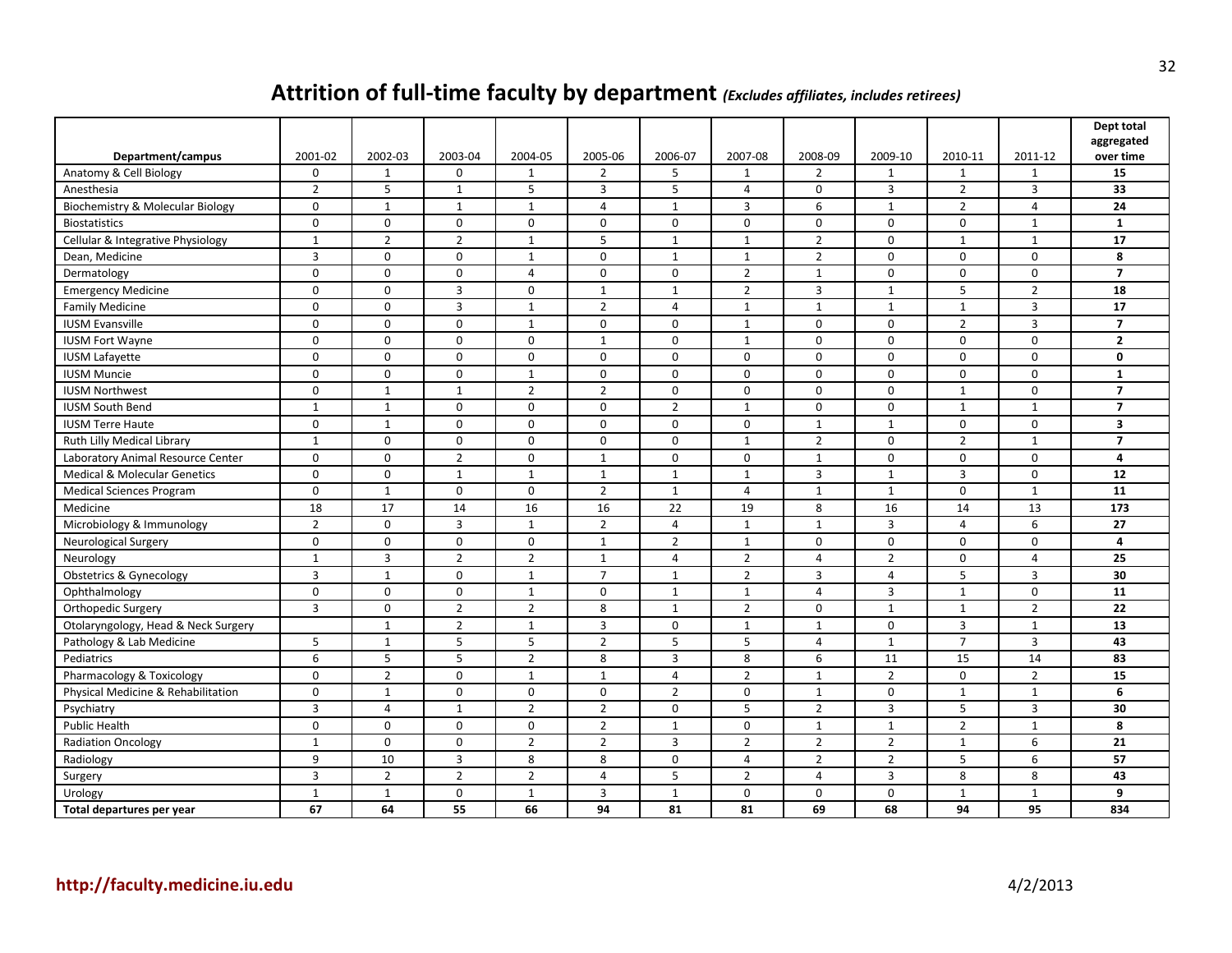#### **Attrition of full-time faculty by type of department**

<span id="page-34-0"></span>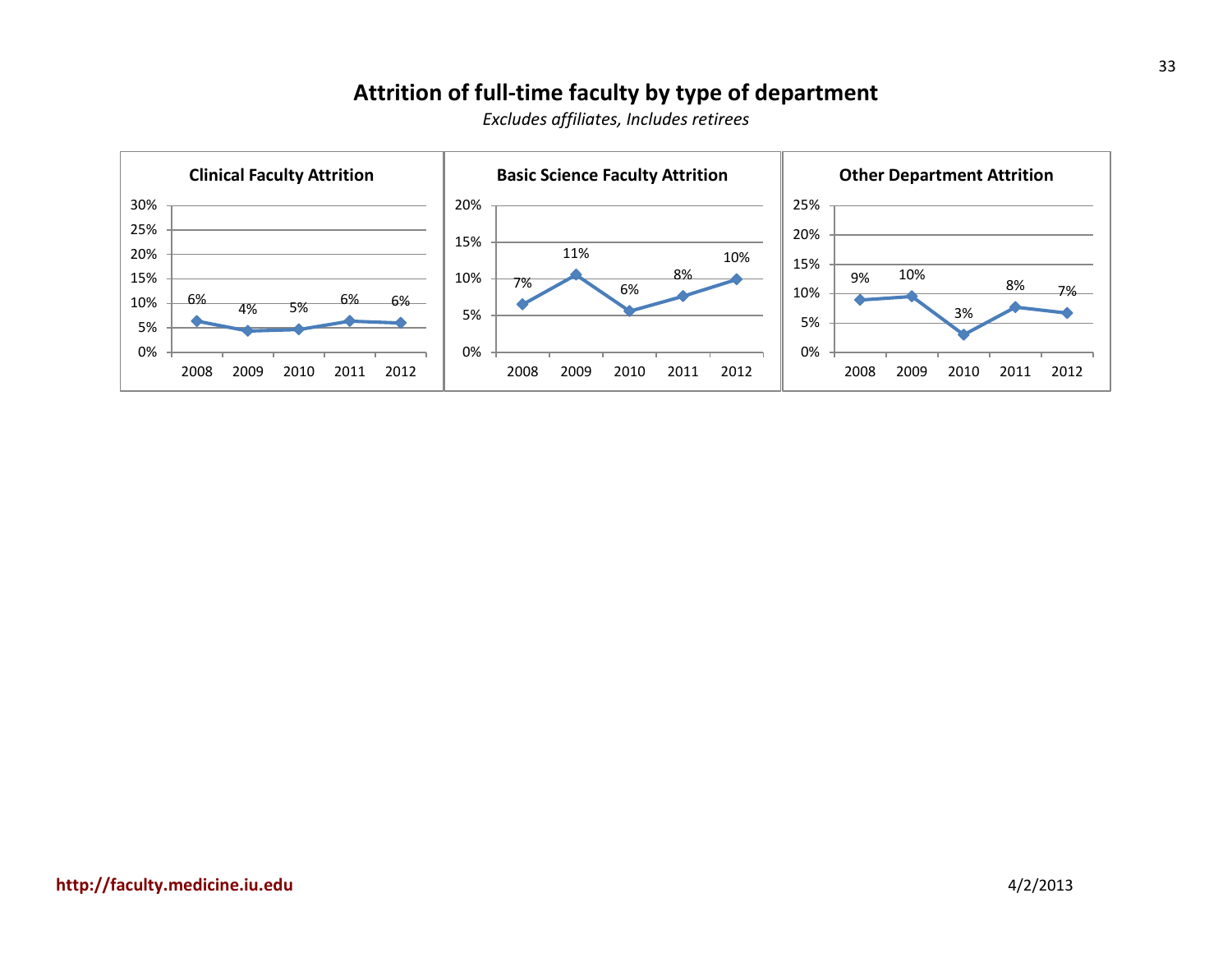#### **Attrition of full-time faculty, basic science departments**

<span id="page-35-0"></span>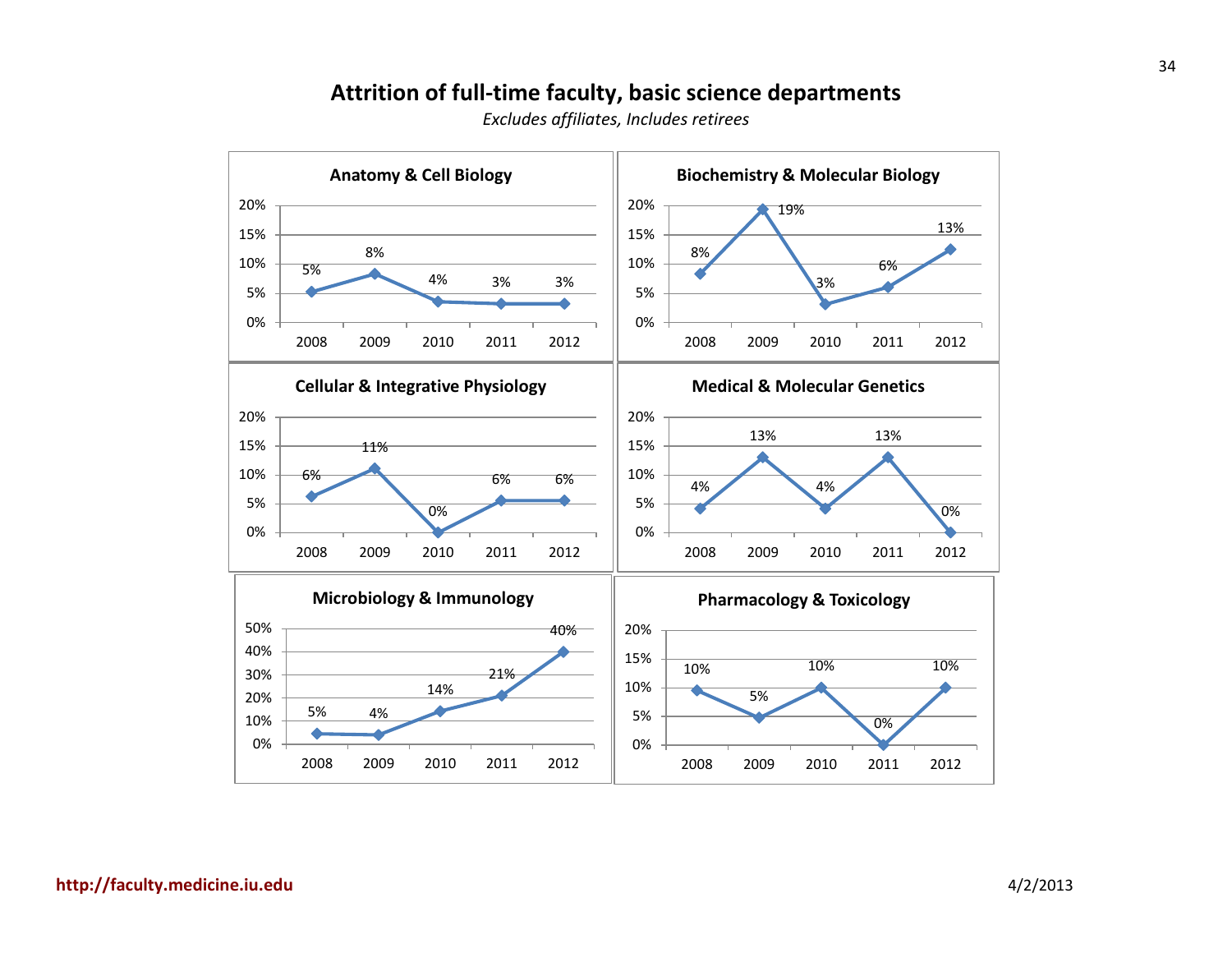#### **Attrition of full-time faculty, clinical departments**

*Excludes affiliates, Includes retirees*

<span id="page-36-0"></span>

**[http://faculty.medicine.iu.edu](http://faculty.medicine.iu.edu/)** 4/2/2013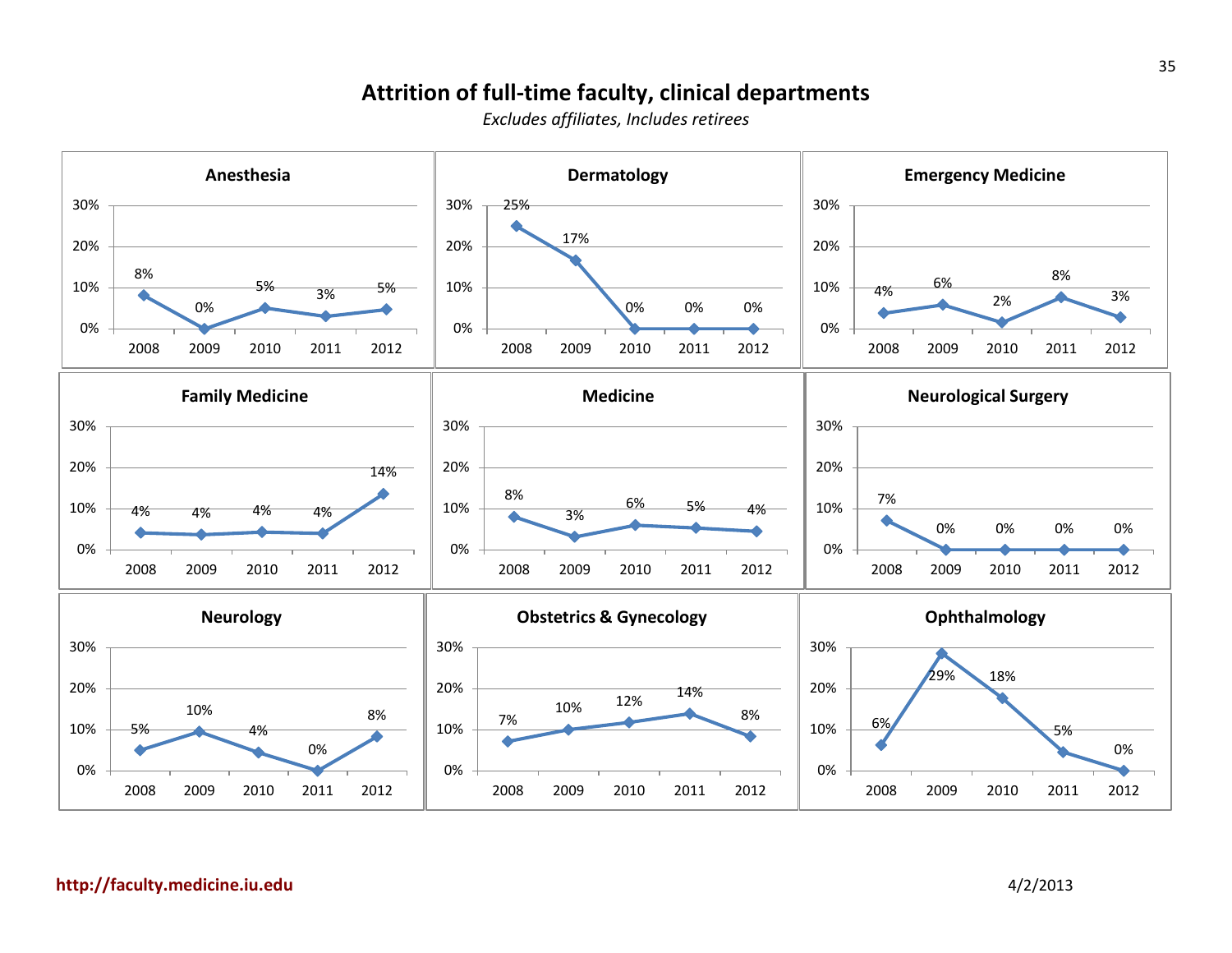#### **Attrition of full-time faculty, clinical departments (continued)**

*Excludes affiliates, Includes retirees*

<span id="page-37-0"></span>

**[http://faculty.medicine.iu.edu](http://faculty.medicine.iu.edu/)** 4/2/2013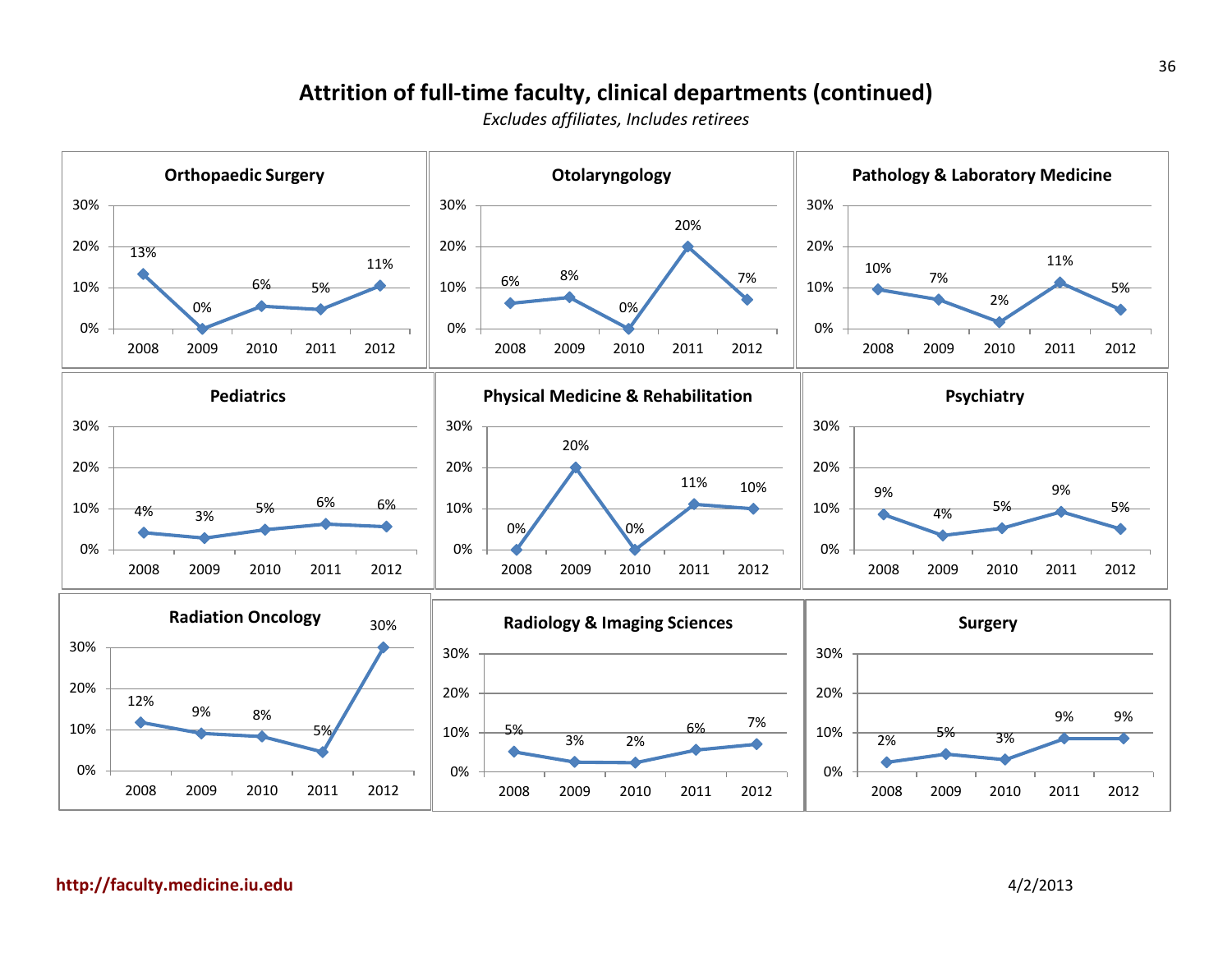# <span id="page-38-0"></span>**Attrition of full-time faculty, clinical departments (continued)**

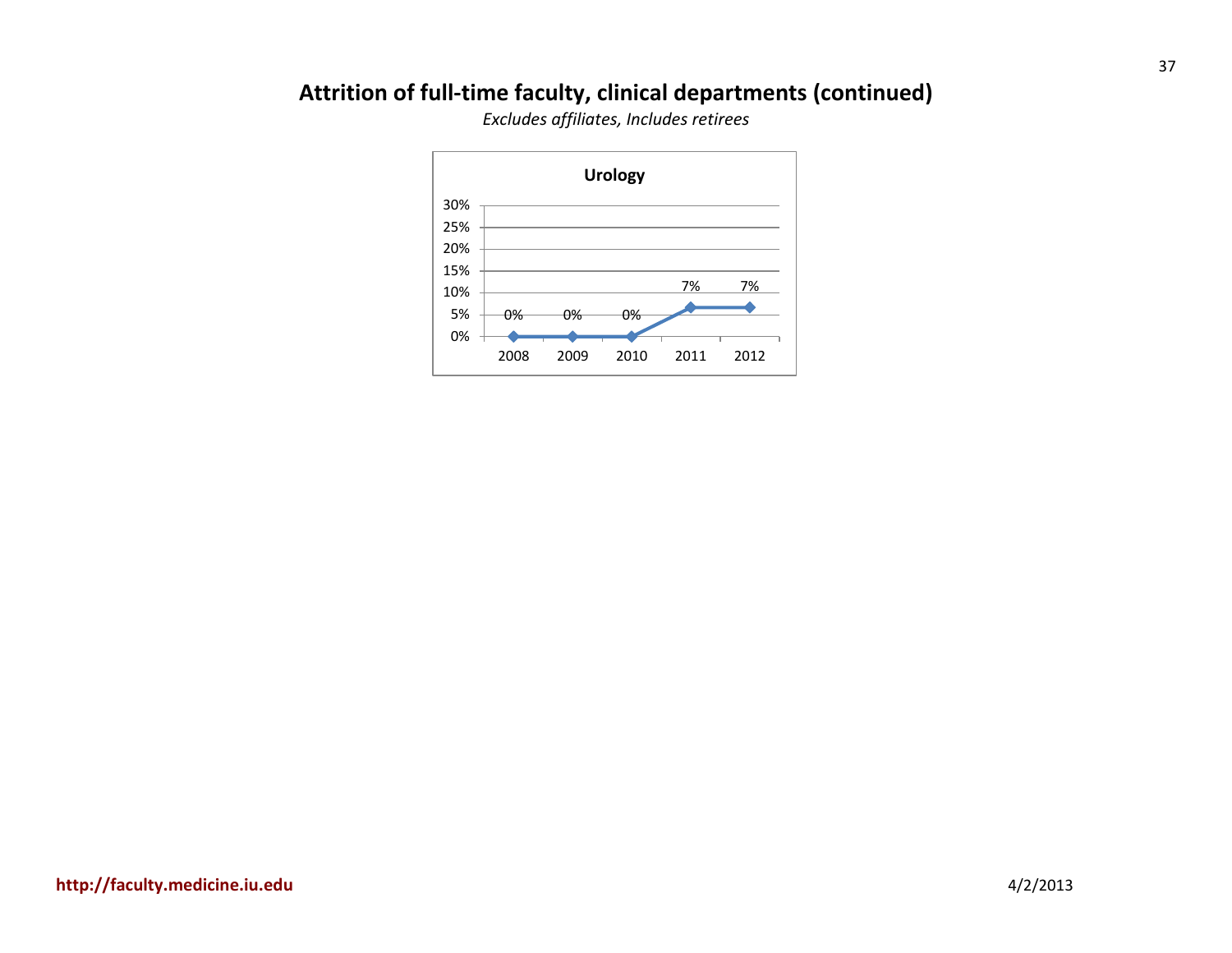#### **Attrition of full-time faculty, other departments**

<span id="page-39-0"></span>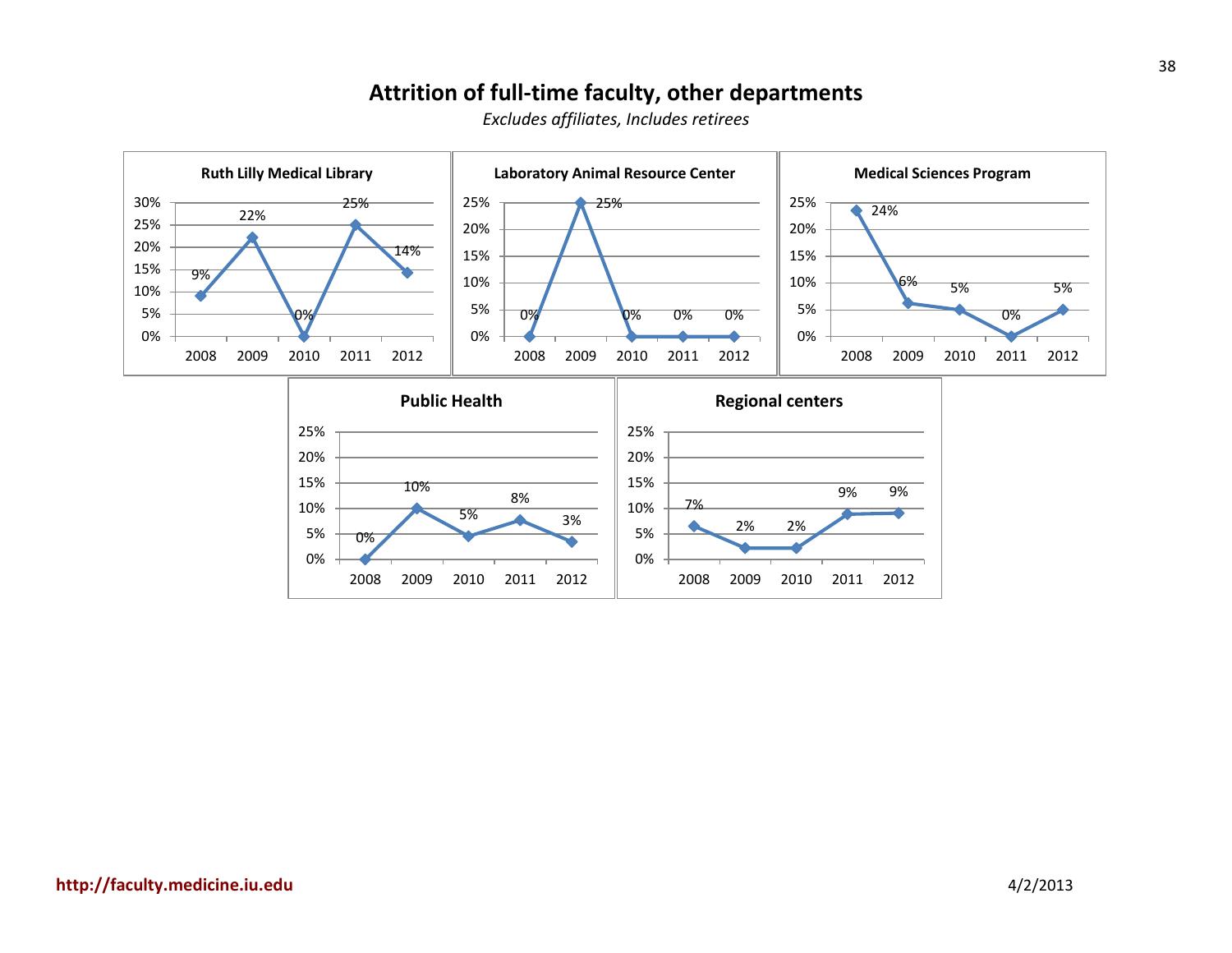#### **Reasons for attrition of full-time faculty**

<span id="page-40-0"></span>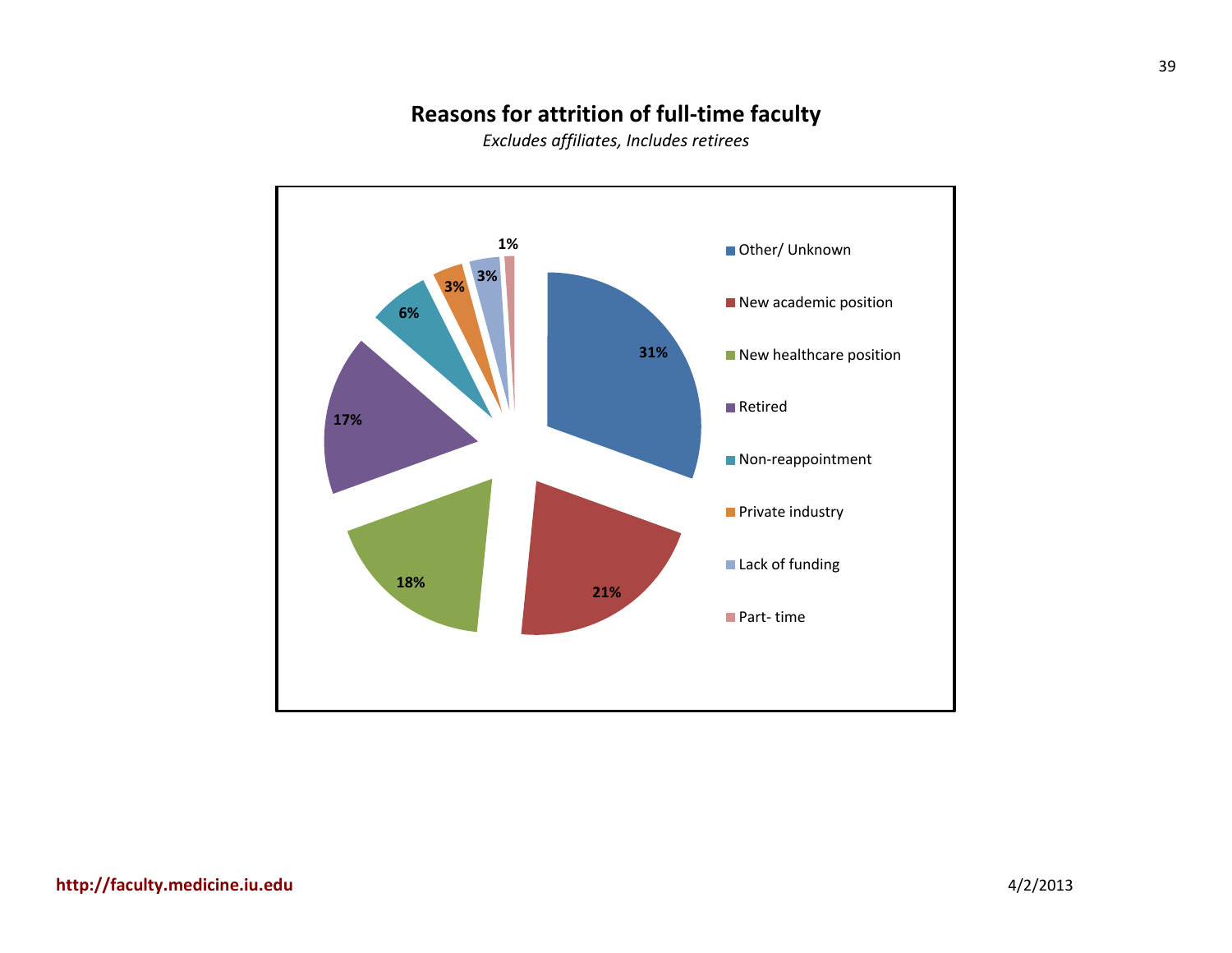**IUSM State of the Faculty Report**

# <span id="page-41-0"></span>**Promotion and Tenure**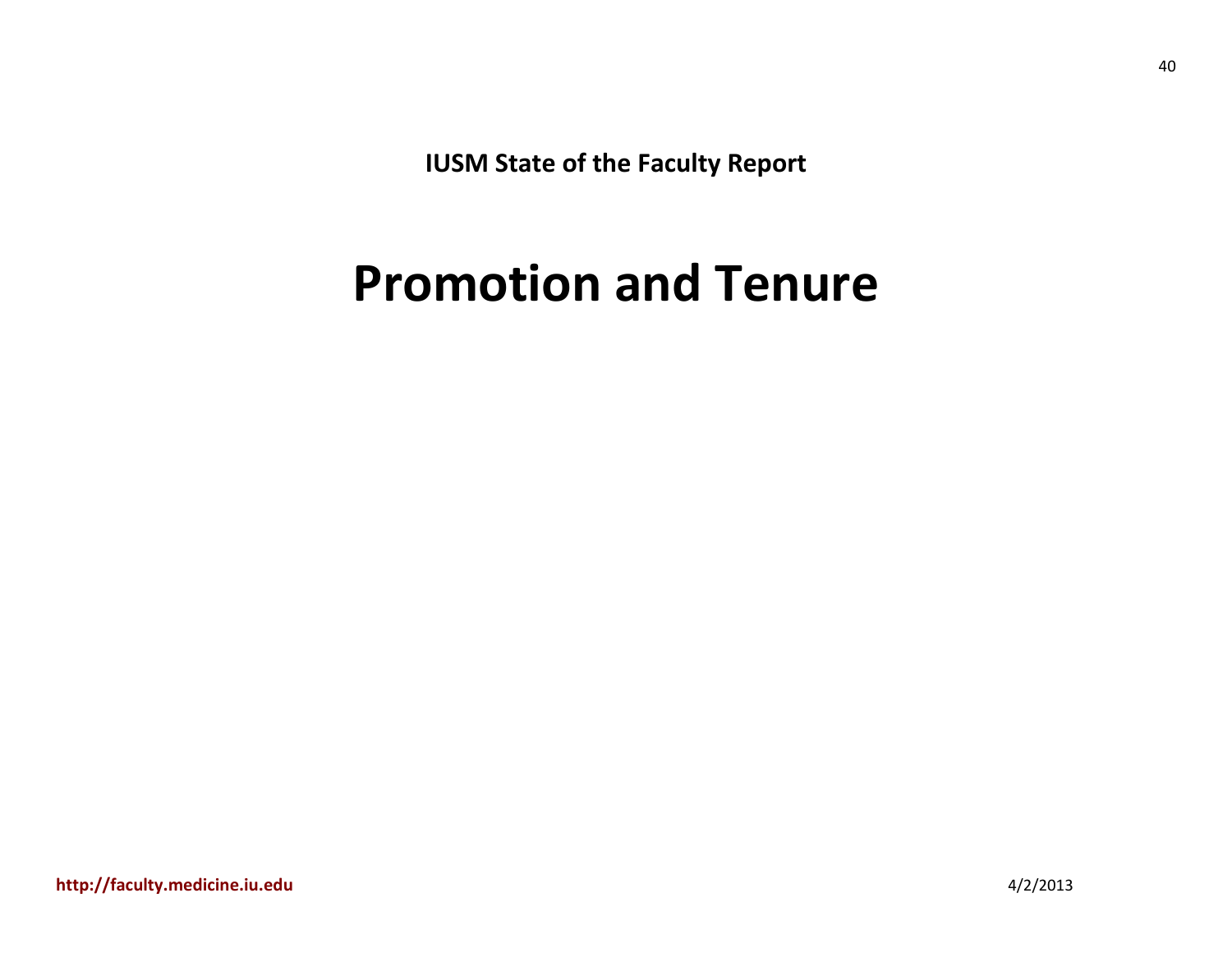#### **Promotion and tenure rates by gender over time: Tenure track**

<span id="page-42-0"></span>



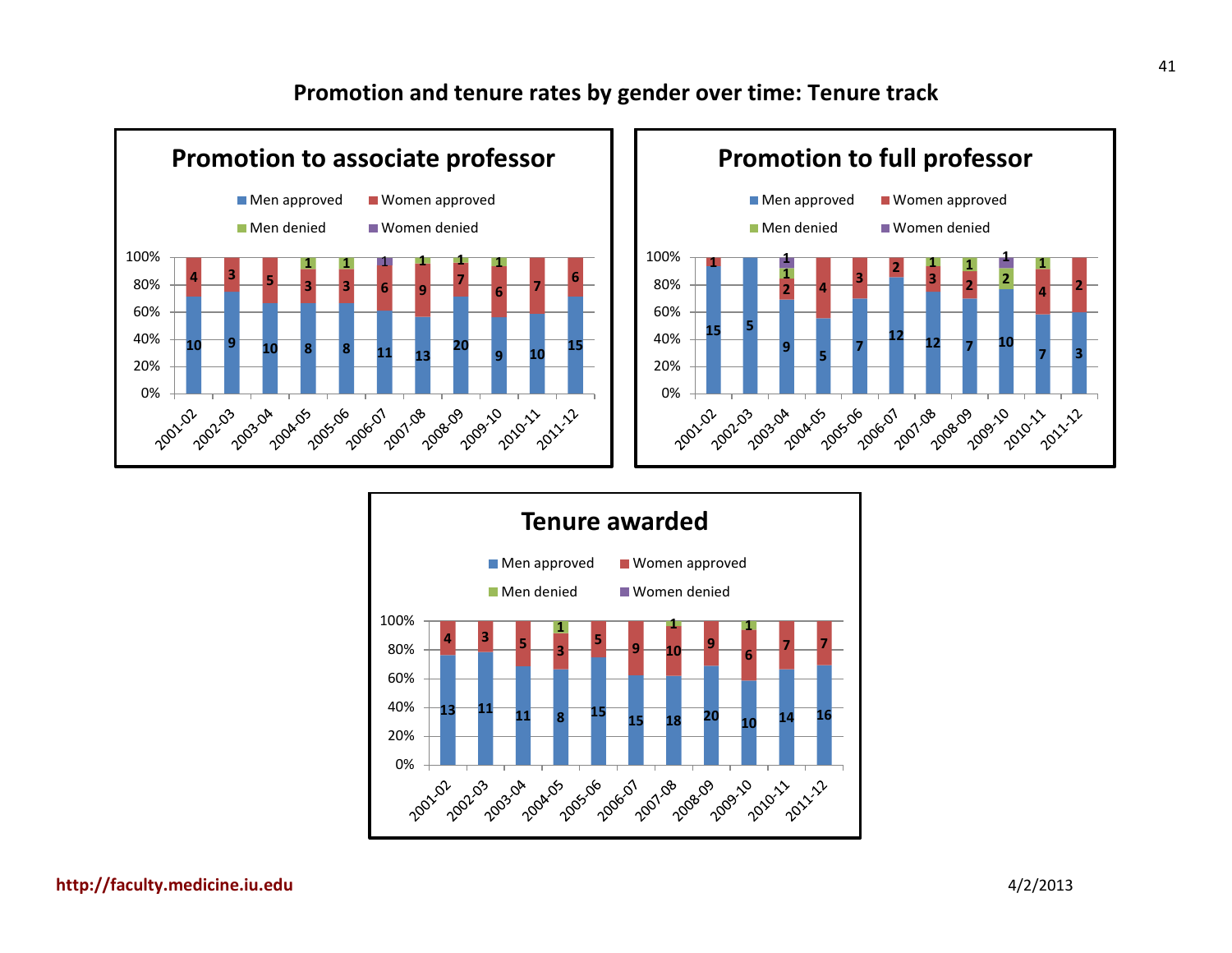#### **Promotions by track over time**

#### **From assistant professor to associate professor**

<span id="page-43-0"></span>

**From associate professor to full professor**

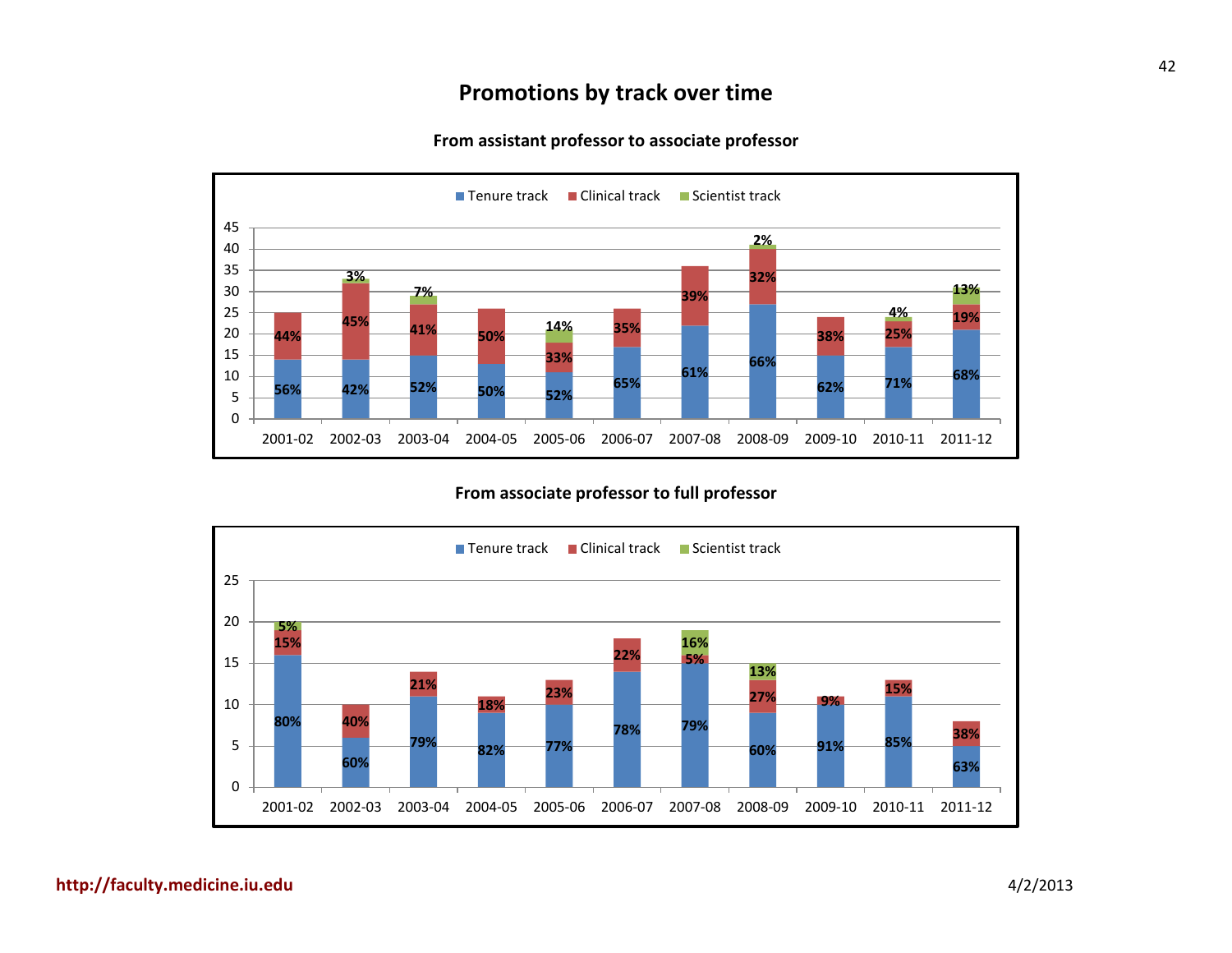<span id="page-44-0"></span>

#### **Promotion rates by gender over time: To full professor, tenure track**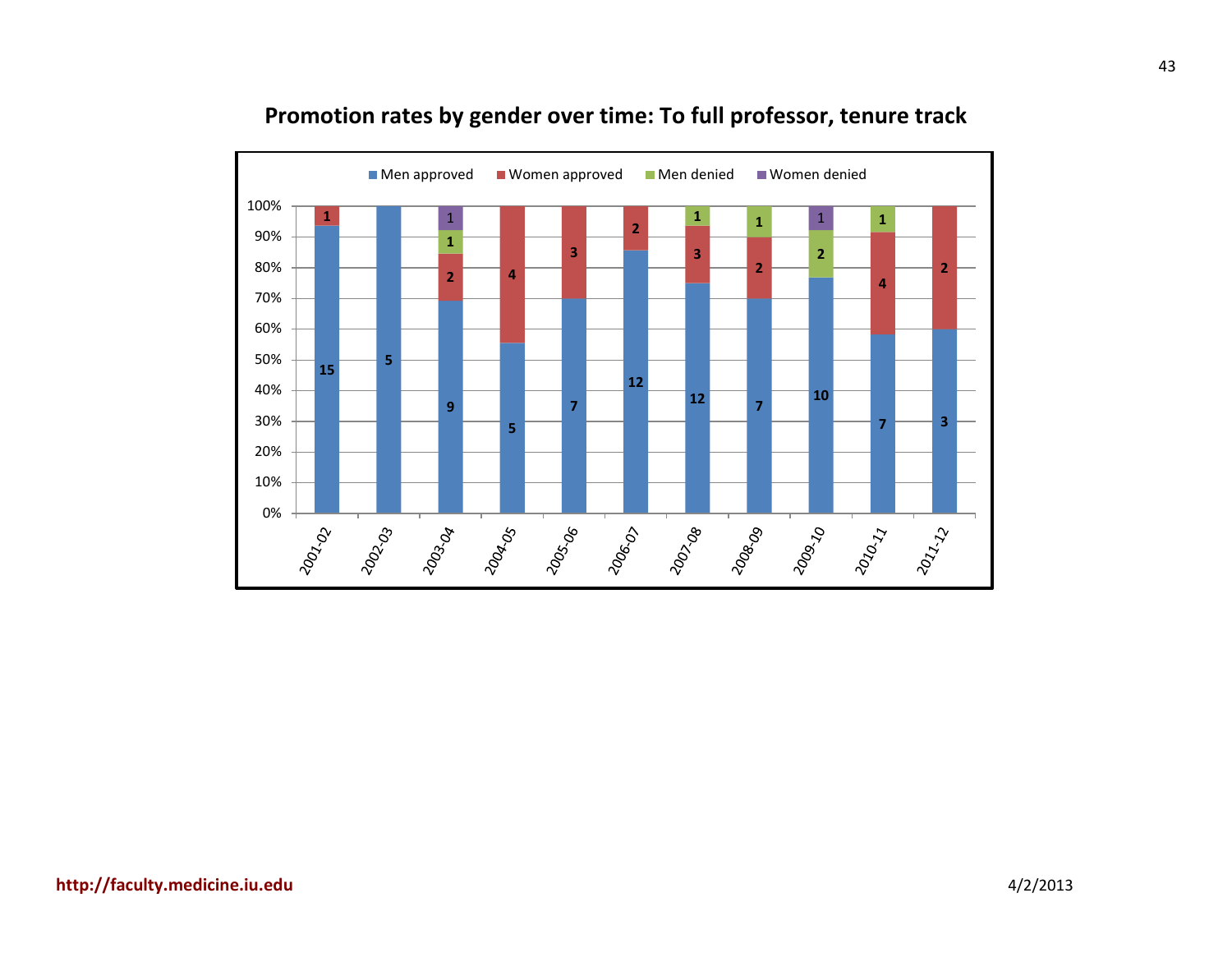#### **Promotion rates by gender over time: Clinical track**

<span id="page-45-0"></span>

**Promotions to associate professor**

#### **Promotions to full professor**

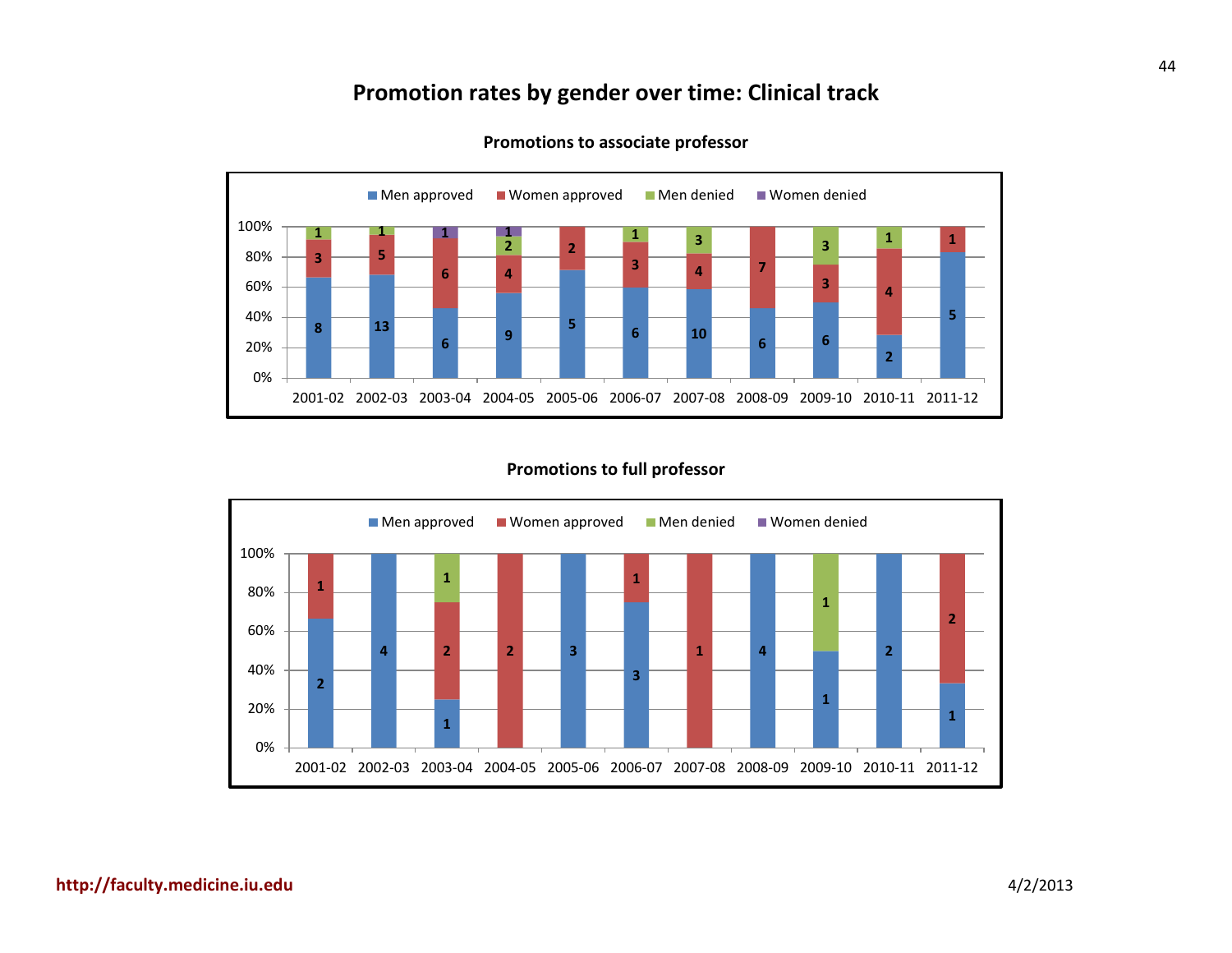# **Promotion rates by gender over time: Research/scientist track**

#### **To associate scientist**

<span id="page-46-0"></span>

|                | 2001-02 | 2002-03 | 2003-04 | 2004-05 | 2005-06 | 2006-07 | 2007-08 | 2008-09 | 2009-10 | 2010-11 | 2011-12 |
|----------------|---------|---------|---------|---------|---------|---------|---------|---------|---------|---------|---------|
| Men approved   |         |         |         |         |         |         |         |         |         |         |         |
| Women approved |         |         |         |         |         |         |         |         |         |         |         |
| Men denied     |         |         |         |         |         |         |         |         |         |         |         |
| Women denied   |         |         |         |         |         |         |         |         |         |         |         |

#### **To senior scientist**

|                | 2001-02 | 2002-03 | 2003-04 | 2004-05 | 2005-06 | 2006-07 | 2007-08 | 2008-09 | 2009-10 | 2010-11 | 2011-12 |
|----------------|---------|---------|---------|---------|---------|---------|---------|---------|---------|---------|---------|
| Men approved   |         |         |         |         |         |         |         |         |         |         |         |
| Women approved |         |         |         |         |         |         |         |         |         |         |         |
| Men denied     |         |         |         |         |         |         |         |         |         |         |         |
| Women denied   |         |         |         |         |         |         |         |         |         |         |         |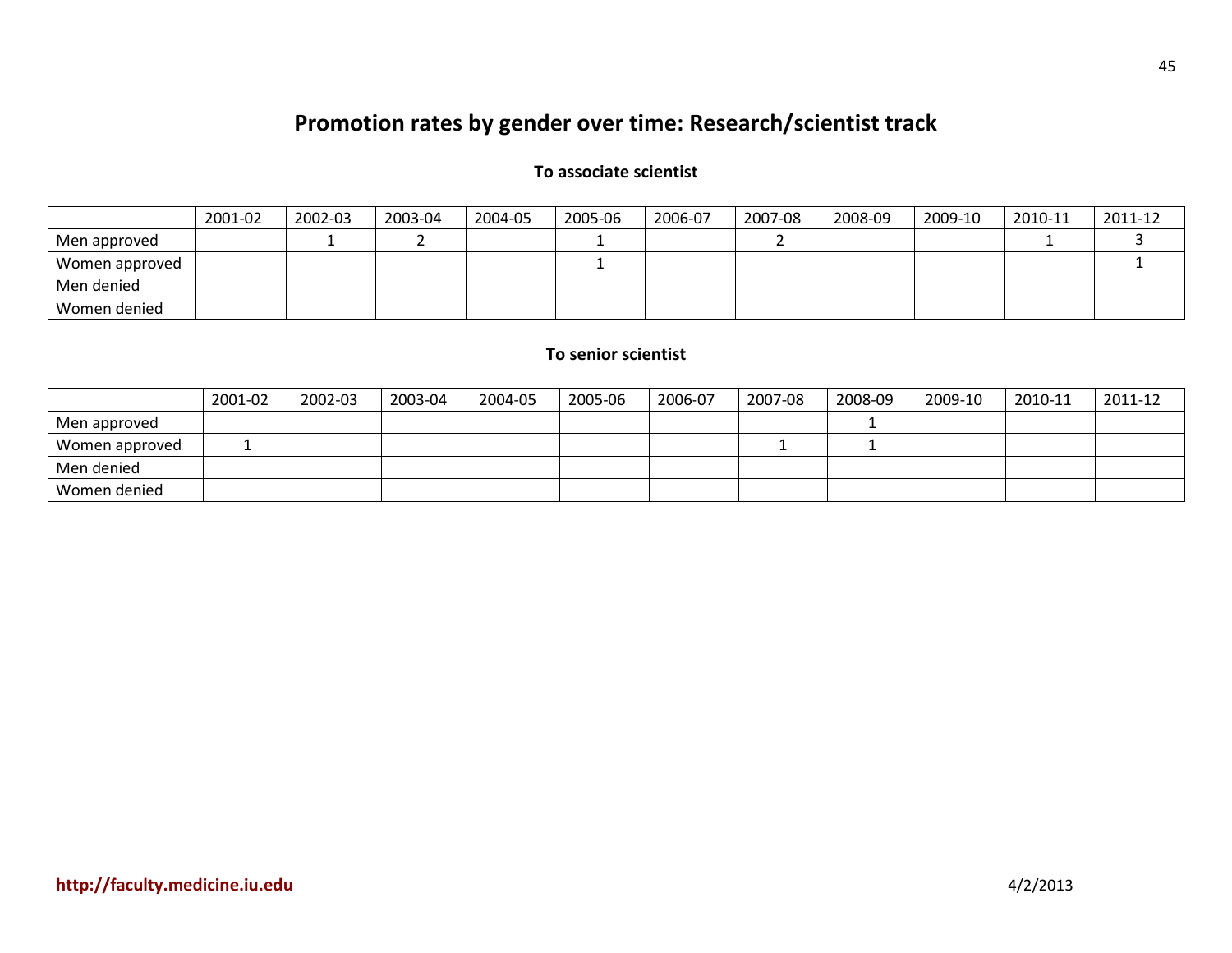# **Promotion of URM faculty over time**

#### **To associate professor**

<span id="page-47-0"></span>

|                      | 2001-02 | 2002-03 | 2003-04 | 2004-05 | 2005-06 | 2006-07 | 2007-08 | 2008-09 | 2009-10 | 2010-11 | 2011-12 |
|----------------------|---------|---------|---------|---------|---------|---------|---------|---------|---------|---------|---------|
| URM faculty approved |         |         |         |         |         |         |         |         |         |         |         |
| URM faculty denied   |         |         |         |         |         |         |         |         |         |         |         |

#### **To full professor**

|                           | 2001-02 | 2002-03 | 2003-04 | 2004-05 | 2005-06 | 2006-07 | 2007-08 | 2008-09 | 2009-10 | 2010-11 | 2011-12 |
|---------------------------|---------|---------|---------|---------|---------|---------|---------|---------|---------|---------|---------|
| URM<br>I faculty approved |         |         |         |         |         |         |         |         |         |         |         |
| URM<br>I faculty denied   |         |         |         |         |         |         |         |         |         |         |         |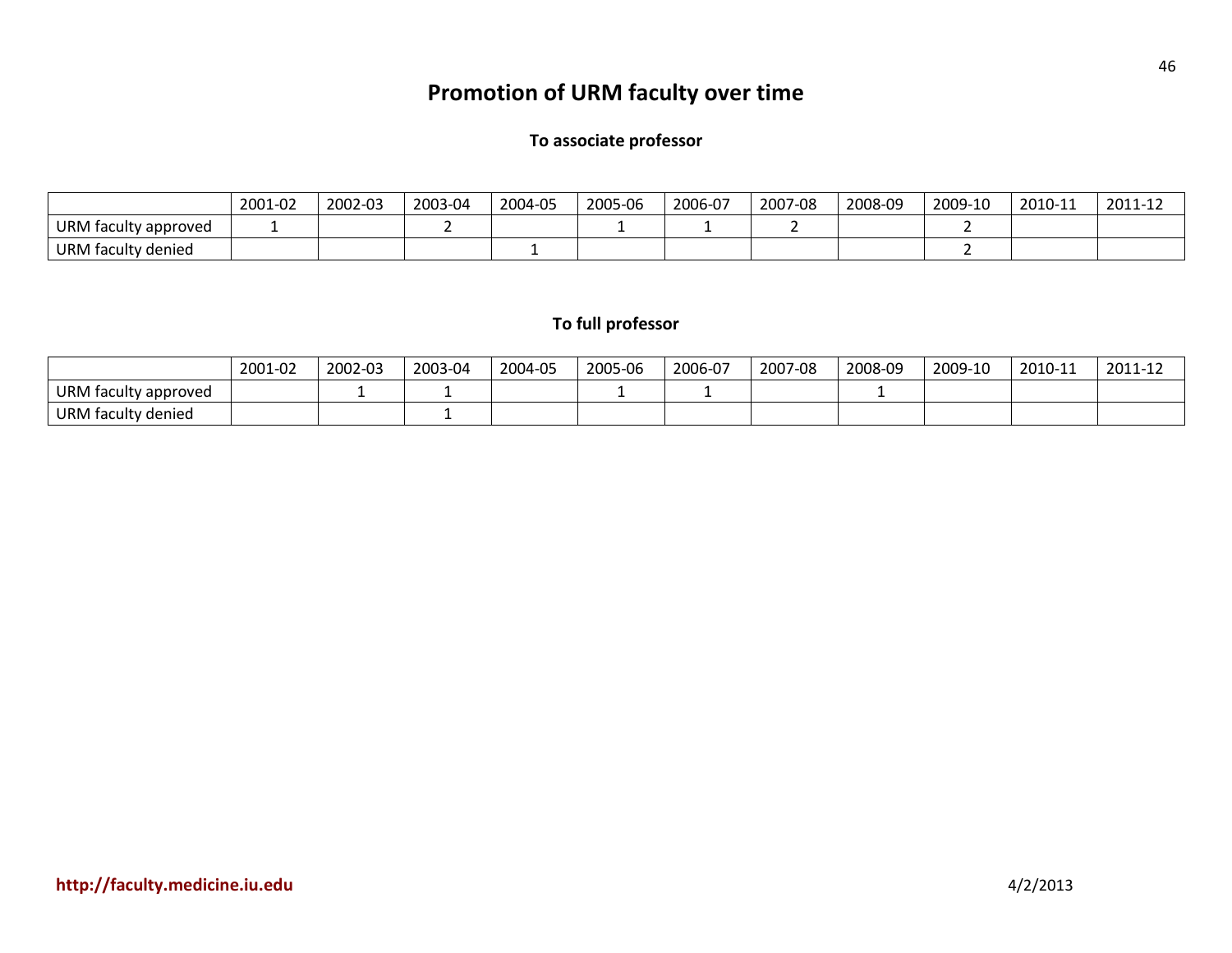#### **Tenure extension requests aggregated over time since 1992**

N of requests = 92

<span id="page-48-0"></span>

<span id="page-48-2"></span>

<span id="page-48-1"></span> **By gender By race/ethnicity**

#### **By rationale**

<span id="page-48-3"></span>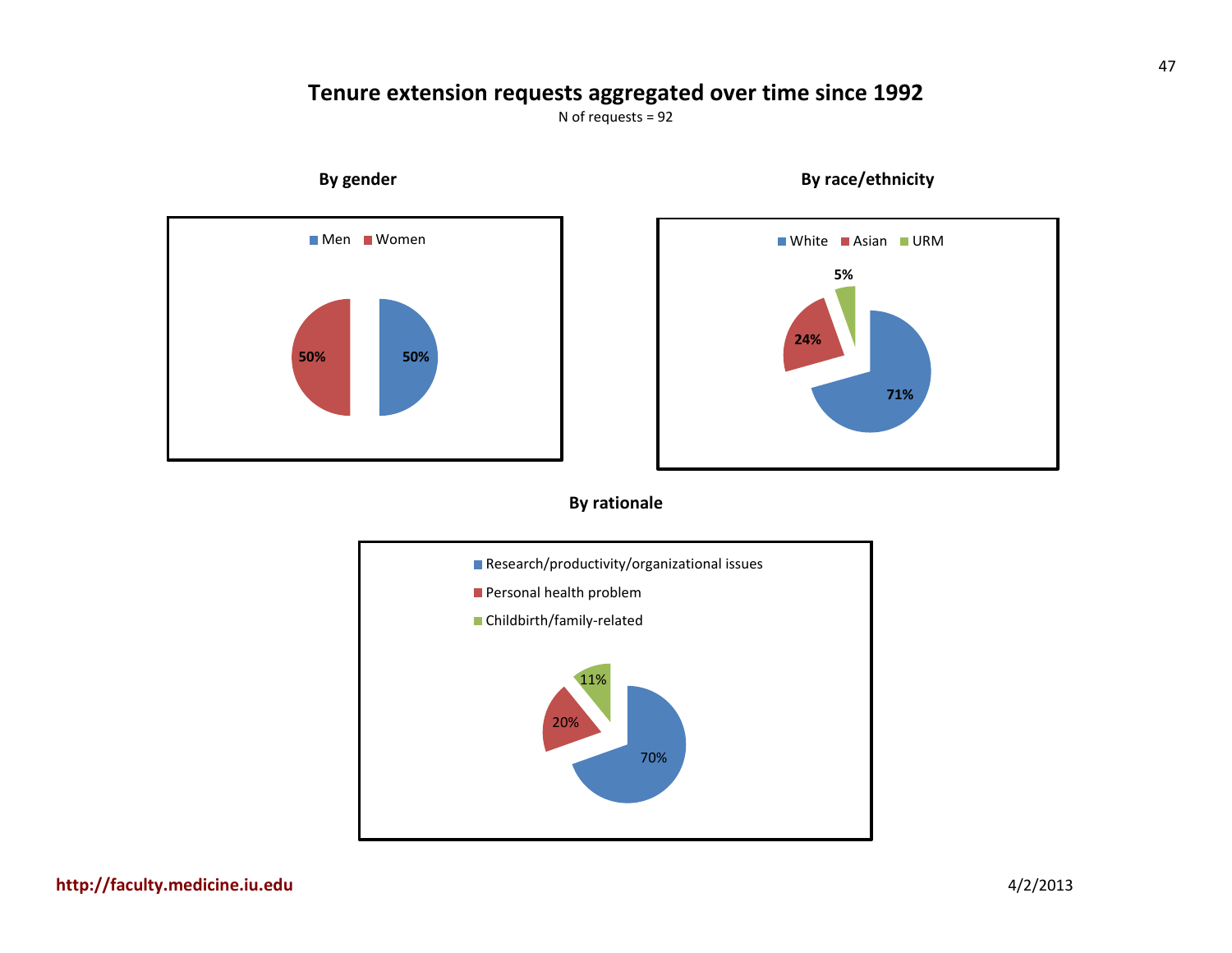#### **Tenure extension requests aggregated over time since 1992**

N of requests = 92 (includes requests made twice)

<span id="page-49-1"></span><span id="page-49-0"></span>

<span id="page-49-2"></span>